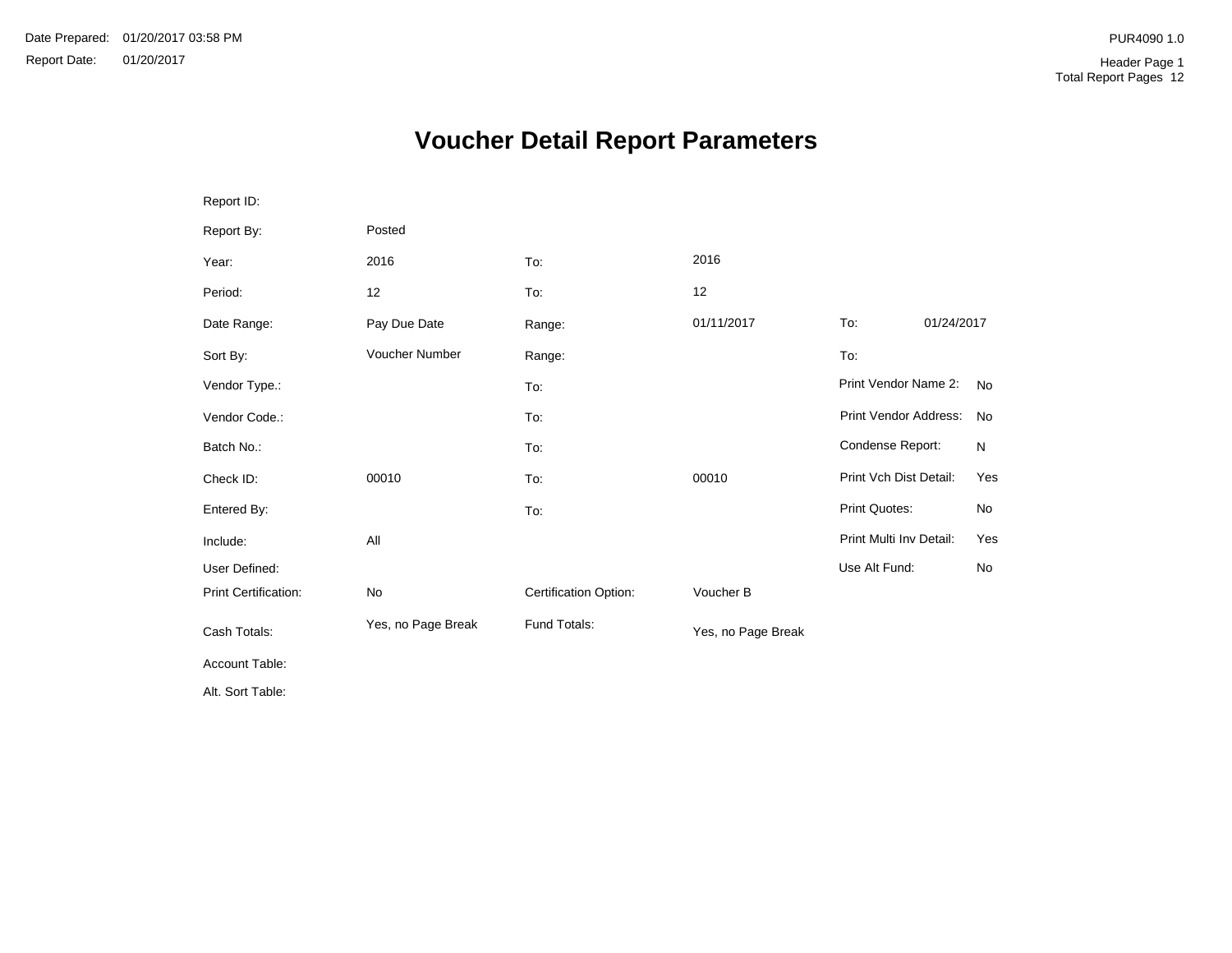Report Date: 01/20/2017

### **TOWN OF OSSINING**

| Voucher No.                                                  | <b>Stub-Description</b>                                        |                                                                               |                                                                                            | <b>Vendor Code</b>                                   |                             | <b>Vendor Name</b>                      |                                         |                           |                            | Voucher Amt.              |                                        | Pay Due           | Approved                               |
|--------------------------------------------------------------|----------------------------------------------------------------|-------------------------------------------------------------------------------|--------------------------------------------------------------------------------------------|------------------------------------------------------|-----------------------------|-----------------------------------------|-----------------------------------------|---------------------------|----------------------------|---------------------------|----------------------------------------|-------------------|----------------------------------------|
| <b>Voucher Date</b><br><b>Invoice Date</b>                   | <b>Batch</b><br><b>Invoice No.</b>                             | Req. No.<br><b>Recur Months</b>                                               | Req. Date<br><b>Refund Year</b>                                                            | PO No.<br><b>Taxable</b>                             |                             | PO Date<br><b>Ref No</b>                | <b>Ordered By</b><br><b>Approved By</b> | <b>Fisc Year Check ID</b> | Period Contract No.        |                           | <b>Check No. Check Date</b><br>Disc. % | Non Disc.         | <b>Cash Account</b><br>Disc. Amt.      |
| 20162659                                                     |                                                                |                                                                               | SOLE SOURCE TRUCK 52 PARTS BOLT SPECIAL                                                    | 0000010049                                           |                             |                                         | ARKEL MOTORS, INC.                      |                           |                            | 1,170.74                  |                                        | 01/24/2017        |                                        |
| 01/10/2017                                                   |                                                                |                                                                               |                                                                                            |                                                      |                             |                                         |                                         |                           | 2016 00010                 |                           |                                        |                   | 0200.0000.0000                         |
|                                                              |                                                                |                                                                               |                                                                                            |                                                      |                             |                                         |                                         | 12                        |                            |                           | 0.00                                   | 0.00              | 0.00                                   |
| <b>Multi Inv Num</b><br>194325<br>194509<br>194520<br>194524 |                                                                | <b>Multi Inv Date</b><br>12/23/2016<br>12/28/2016<br>12/29/2016<br>12/29/2016 |                                                                                            | Multi Inv Amt.<br>222.56<br>30.60<br>876.66<br>40.92 | <b>BOLT</b><br><b>SHIM</b>  | <b>TRANSMITTER</b><br><b>CLEVIS ROD</b> | <b>Multi Inv Stub Desc</b>              |                           |                            |                           |                                        |                   |                                        |
| Detail Item<br>$\overline{1}$                                | <b>Item Description</b>                                        |                                                                               | SOLE SOURCE TRUCK 52 PARTS BOLT SPECIAL                                                    |                                                      | Taxable                     |                                         | <b>Quantity Unit</b><br>$\Omega$        |                           | Unit Cost<br>0.0000        | Ext. Cost<br>222.56       | Disc. %<br>0.00                        | Non Disc.<br>0.00 | Disc. Amt.<br>0.00                     |
|                                                              | <b>Account No.</b><br>031.5130.0449                            |                                                                               | <b>Account Description</b><br>PARTS/LABOR                                                  |                                                      | <b>Note</b>                 |                                         |                                         |                           |                            |                           | <b>Percent</b><br>100.00               |                   | Amount<br>222.56                       |
| <b>Detail Item</b><br>$\overline{2}$                         | <b>Item Description</b><br>TRUCK 52 SHIM                       |                                                                               |                                                                                            |                                                      | <b>Taxable</b>              |                                         | <b>Quantity Unit</b><br>$\Omega$        |                           | <b>Unit Cost</b><br>0.0000 | Ext. Cost<br>30.60        | Disc. %<br>0.00                        | Non Disc.<br>0.00 | Disc. Amt.<br>0.00                     |
|                                                              | <b>Account No.</b><br>031.5130.0449                            |                                                                               | <b>Account Description</b><br>PARTS/LABOR                                                  |                                                      | <b>Note</b>                 |                                         |                                         |                           |                            |                           | <b>Percent</b><br>100.00               |                   | Amount<br>30.60                        |
| <b>Detail Item</b><br>3                                      | <b>Item Description</b><br><b>TRUCK 52 TRANSMITTER</b>         |                                                                               |                                                                                            |                                                      | <b>Taxable</b>              |                                         | <b>Quantity Unit</b><br>$\Omega$        |                           | <b>Unit Cost</b><br>0.0000 | Ext. Cost<br>876.66       | Disc. %<br>0.00                        | Non Disc.<br>0.00 | Disc. Amt.<br>0.00                     |
|                                                              | <b>Account No.</b><br>031.5130.0449                            |                                                                               | <b>Account Description</b><br>PARTS/LABOR                                                  |                                                      | <b>Note</b>                 |                                         |                                         |                           |                            |                           | <b>Percent</b><br>100.00               |                   | Amount<br>876.66                       |
| <b>Detail Item</b><br>4                                      | <b>Item Description</b><br><b>TRUCK 52 CLEVIS ROD</b>          |                                                                               |                                                                                            |                                                      | <b>Taxable</b>              |                                         | <b>Quantity Unit</b><br>$\Omega$        |                           | <b>Unit Cost</b><br>0.0000 | <b>Ext. Cost</b><br>40.92 | Disc. %<br>0.00                        | Non Disc.<br>0.00 | Disc. Amt.<br>0.00                     |
|                                                              | <b>Account No.</b><br>031.5130.0449                            |                                                                               | <b>Account Description</b><br>PARTS/LABOR                                                  |                                                      | <b>Note</b>                 |                                         |                                         |                           |                            |                           | Percent<br>100.00                      |                   | Amount<br>40.92                        |
| 20162660                                                     | <b>CHAIN SAW BAR</b>                                           |                                                                               |                                                                                            | 0000150022                                           |                             |                                         | <b>OSSINING LAWN MOWER</b>              |                           |                            | 49.00                     |                                        | 01/24/2017        |                                        |
| 01/10/2017                                                   |                                                                |                                                                               |                                                                                            |                                                      |                             |                                         |                                         |                           | 2016 00010                 |                           |                                        |                   | 0200.0000.0000                         |
| 12/29/2016                                                   | 0508657                                                        |                                                                               |                                                                                            | M                                                    |                             |                                         |                                         | 12                        |                            |                           | 0.00                                   | 0.00              | 0.00                                   |
| <b>Detail Item</b><br>-1                                     | <b>Item Description</b><br><b>CHAIN SAW BAR</b>                |                                                                               |                                                                                            |                                                      | Taxable<br>М                |                                         | <b>Quantity Unit</b><br>$\Omega$        |                           | <b>Unit Cost</b><br>0.0000 | Ext. Cost<br>49.00        | Disc. %<br>0.00                        | Non Disc.<br>0.00 | Disc. Amt.<br>0.00                     |
|                                                              | <b>Account No.</b><br>031.5140.0419                            |                                                                               | <b>Account Description</b><br>MAINT./REPAIR                                                |                                                      | <b>Note</b>                 |                                         |                                         |                           |                            |                           | <b>Percent</b><br>100.00               |                   | Amount<br>49.00                        |
| 20162661                                                     |                                                                |                                                                               | MARCO PISCOPIELLO UNIFORM ALLOWANCE - V 0000020030                                         |                                                      |                             |                                         | <b>BOB'S ARMY &amp; NAVY STORE</b>      |                           |                            | 204.00                    |                                        | 01/24/2017        |                                        |
| 01/10/2017                                                   |                                                                |                                                                               |                                                                                            |                                                      |                             |                                         |                                         |                           | 2016 00010                 |                           |                                        |                   | 0200.0000.0000                         |
|                                                              |                                                                |                                                                               |                                                                                            | M                                                    |                             |                                         |                                         | 12                        |                            |                           | 0.00                                   | 0.00              | 0.00                                   |
| <b>Multi Inv Num</b><br>9034<br>8849                         |                                                                | <b>Multi Inv Date</b><br>12/29/2016<br>10/13/2016                             |                                                                                            | Multi Inv Amt.<br>35.00<br>169.00                    |                             | GLOVES, MASK<br><b>BOOTS</b>            | <b>Multi Inv Stub Desc</b>              |                           |                            |                           |                                        |                   |                                        |
| <b>Detail Item</b>                                           | <b>Item Description</b><br><b>Account No.</b><br>031.5140.0416 |                                                                               | MARCO PISCOPIELLO UNIFORM ALLOWANCE - WORK BOOTS<br><b>Account Description</b><br>UNIFORMS |                                                      | Taxable<br>M<br><b>Note</b> |                                         | <b>Quantity Unit</b><br>0               |                           | <b>Unit Cost</b><br>0.0000 | Ext. Cost<br>169.00       | Disc. %<br>0.00<br>Percent<br>100.00   | Non Disc.<br>0.00 | Disc. Amt.<br>0.00<br>Amount<br>169.00 |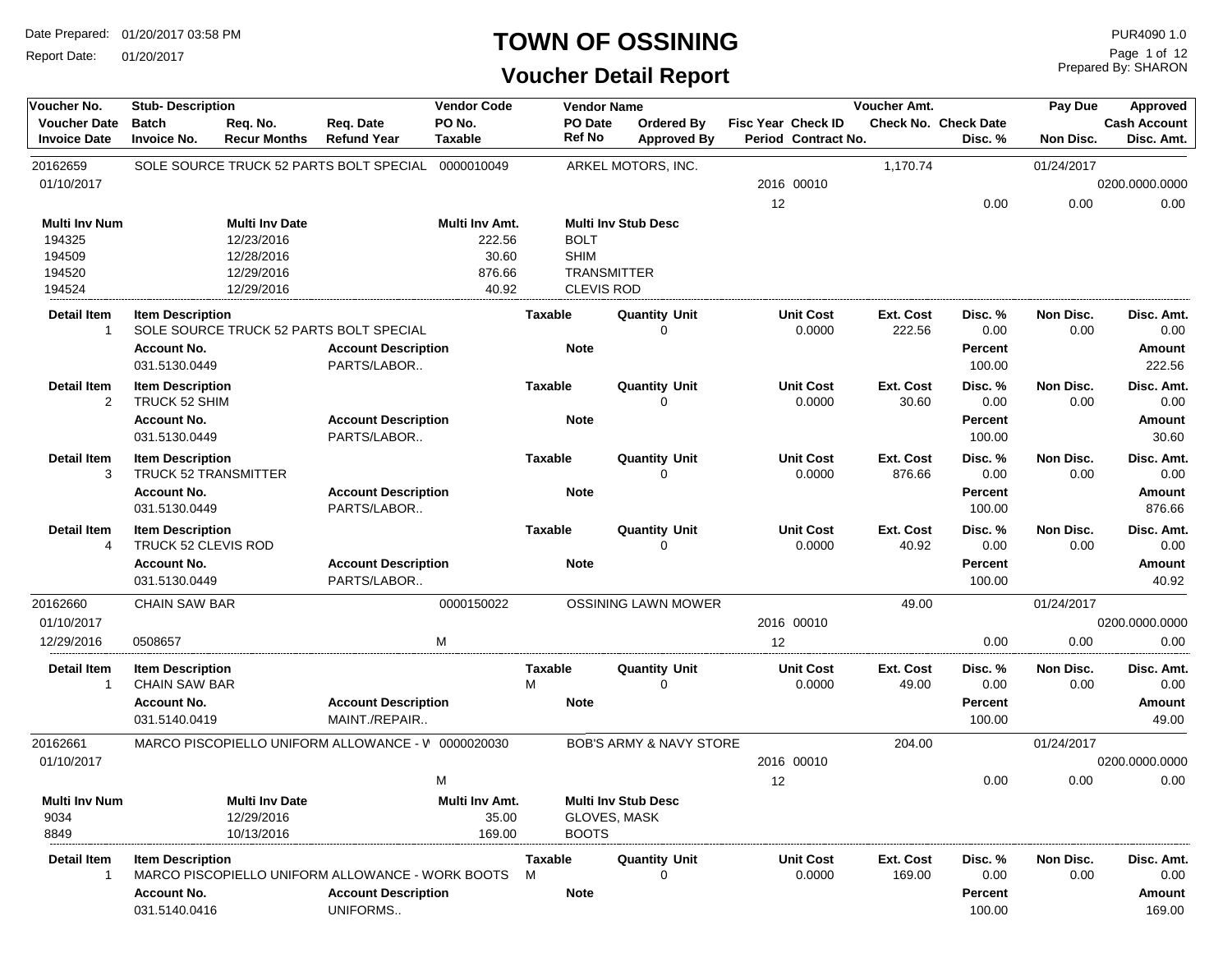Report Date: 01/20/2017

## **TOWN OF OSSINING** PURA090 1.0

**Voucher Detail Report**

Prepared By: SHARON Page 2 of 12

| Voucher No.                                | <b>Stub-Description</b>            |                                     |                                                    | <b>Vendor Code</b>       |                | <b>Vendor Name</b>       |                                                              |                                           | Voucher Amt. |                                 | Pay Due    | Approved                          |
|--------------------------------------------|------------------------------------|-------------------------------------|----------------------------------------------------|--------------------------|----------------|--------------------------|--------------------------------------------------------------|-------------------------------------------|--------------|---------------------------------|------------|-----------------------------------|
| <b>Voucher Date</b><br><b>Invoice Date</b> | <b>Batch</b><br><b>Invoice No.</b> | Reg. No.<br><b>Recur Months</b>     | Req. Date<br><b>Refund Year</b>                    | PO No.<br><b>Taxable</b> |                | PO Date<br><b>Ref No</b> | Ordered By<br><b>Approved By</b>                             | Fisc Year Check ID<br>Period Contract No. |              | Check No. Check Date<br>Disc. % | Non Disc.  | <b>Cash Account</b><br>Disc. Amt. |
| 20162661                                   |                                    |                                     | MARCO PISCOPIELLO UNIFORM ALLOWANCE - V 0000020030 |                          |                |                          | <b>BOB'S ARMY &amp; NAVY STORE</b>                           |                                           |              |                                 |            |                                   |
| <b>Detail Item</b>                         | <b>Item Description</b>            |                                     |                                                    |                          | <b>Taxable</b> |                          | <b>Quantity Unit</b>                                         | <b>Unit Cost</b>                          | Ext. Cost    | Disc. %                         | Non Disc.  | Disc. Amt.                        |
| $\overline{2}$                             |                                    |                                     | KEVIN MOORE - UNIFORM ALLOWANCE - GLOVES AND MASK  |                          | М              |                          |                                                              | 0.0000                                    | 35.00        | 0.00                            | 0.00       | 0.00                              |
|                                            | <b>Account No.</b>                 |                                     | <b>Account Description</b>                         |                          |                | <b>Note</b>              |                                                              |                                           |              | <b>Percent</b>                  |            | <b>Amount</b>                     |
|                                            | 031.5140.0416                      |                                     | UNIFORMS                                           |                          |                |                          |                                                              |                                           |              | 100.00                          |            | 35.00                             |
| 20162662                                   | <b>RENTAL OF TANKS</b>             |                                     |                                                    | 0000010067               |                |                          | ALL-WELD PRODUCTS                                            |                                           | 24.00        |                                 | 01/24/2017 |                                   |
| 01/10/2017                                 |                                    |                                     |                                                    |                          |                |                          |                                                              | 2016 00010                                |              |                                 |            | 0200.0000.0000                    |
| 12/31/2016                                 | 00439673                           |                                     |                                                    | M                        |                |                          |                                                              | 12                                        |              | 0.00                            | 0.00       | 0.00                              |
| <b>Detail Item</b>                         | <b>Item Description</b>            |                                     |                                                    |                          | Taxable        |                          | <b>Quantity Unit</b>                                         | <b>Unit Cost</b>                          | Ext. Cost    | Disc. %                         | Non Disc.  | Disc. Amt.                        |
| -1                                         | <b>RENTAL OF TANKS</b>             |                                     |                                                    |                          | M              |                          | 0                                                            | 0.0000                                    | 24.00        | 0.00                            | 0.00       | 0.00                              |
|                                            | <b>Account No.</b>                 |                                     | <b>Account Description</b>                         |                          |                | <b>Note</b>              |                                                              |                                           |              | <b>Percent</b>                  |            | Amount                            |
|                                            | 031.5130.0449                      |                                     | PARTS/LABOR                                        |                          |                |                          |                                                              |                                           |              | 100.00                          |            | 24.00                             |
| 20162663                                   |                                    |                                     | #2 HEATING FUEL FOR THE HIGHWAY GARAGE             | 0000701212               |                |                          | UNITED METRO ENERGY CORP                                     |                                           | 381.39       |                                 | 01/24/2017 |                                   |
| 01/10/2017                                 |                                    |                                     |                                                    |                          |                |                          |                                                              | 2016 00010                                |              |                                 |            | 0200.0000.0000                    |
| 12/27/2016                                 | 266733                             |                                     |                                                    | M                        |                |                          |                                                              | $12 \overline{ }$                         |              | 0.00                            | 0.00       | 0.00                              |
| <b>Detail Item</b>                         | <b>Item Description</b>            |                                     |                                                    |                          | <b>Taxable</b> |                          | <b>Quantity Unit</b>                                         | <b>Unit Cost</b>                          | Ext. Cost    | Disc. %                         | Non Disc.  | Disc. Amt.                        |
| $\mathbf{1}$                               |                                    |                                     | #2 HEATING FUEL FOR THE HIGHWAY GARAGE             |                          | M              |                          | $\Omega$                                                     | 0.0000                                    | 381.39       | 0.00                            | 0.00       | 0.00                              |
|                                            | <b>Account No.</b>                 |                                     | <b>Account Description</b>                         |                          |                | <b>Note</b>              |                                                              |                                           |              | <b>Percent</b>                  |            | <b>Amount</b>                     |
|                                            | 031.5132.0474                      |                                     | FUEL OIL                                           |                          |                |                          |                                                              |                                           |              | 100.00                          |            | 381.39                            |
| 20162673                                   |                                    |                                     | INTER MUNICIPAL AGREEMENT WITH THE COUN 0000230011 |                          |                |                          | WESTCHESTER COUNTY DEPARTMENT<br>OF ENVIRONMENTAL FACILITIES |                                           | 4,247.38     |                                 | 01/24/2017 |                                   |
| 01/10/2017                                 |                                    |                                     |                                                    |                          |                |                          |                                                              | 2016 00010                                |              |                                 |            | 0200.0000.0000                    |
| 12/02/2016                                 | 003-011444                         |                                     |                                                    |                          |                |                          |                                                              | $12 \overline{ }$                         |              | 0.00                            | 0.00       | 0.00                              |
| <b>Detail Item</b>                         | <b>Item Description</b>            |                                     |                                                    |                          | Taxable        |                          | <b>Quantity Unit</b>                                         | <b>Unit Cost</b>                          | Ext. Cost    | Disc. %                         | Non Disc.  | Disc. Amt.                        |
| $\overline{1}$                             |                                    |                                     | INTER MUNICIPAL AGREEMENT WITH THE COUNTY OF       |                          |                |                          | $\Omega$                                                     | 0.0000                                    | 4,247.38     | 0.00                            | 0.00       | 0.00                              |
|                                            |                                    | NOVEMBER 1-30, 2016 PLUS COMMINGLES | WESTCHESTER FOR SOLID WASTE FOR THE MONTH OF       |                          |                |                          |                                                              |                                           |              |                                 |            |                                   |
|                                            | <b>Account No.</b>                 |                                     | <b>Account Description</b>                         |                          |                | <b>Note</b>              |                                                              |                                           |              | <b>Percent</b>                  |            | <b>Amount</b>                     |
|                                            | 065.8160.0471                      |                                     | <b>REFUSE CTY OF WEST</b>                          |                          |                |                          |                                                              |                                           |              | 100.00                          |            | 4,247.38                          |
| 20162674                                   |                                    | DECEMBER 2016 ELECTRICITY           |                                                    | 0000140003               |                |                          | NY POWER AUTHORITY                                           |                                           | 12,131.93    |                                 | 01/24/2017 |                                   |
| 01/12/2017                                 |                                    |                                     |                                                    |                          |                |                          |                                                              | 2016 00010                                |              | 138712 01/20/2017               |            | 0200.0000.0000                    |
| 01/13/2107                                 | 6100050768                         |                                     |                                                    |                          |                |                          |                                                              | 12                                        |              | 0.00                            | 0.00       | 0.00                              |
| Wire Transfer                              |                                    |                                     |                                                    |                          |                |                          |                                                              |                                           |              |                                 |            |                                   |
| <b>Detail Item</b>                         | <b>Item Description</b>            |                                     |                                                    |                          | Taxable        |                          | <b>Quantity Unit</b>                                         | <b>Unit Cost</b>                          | Ext. Cost    | Disc. %                         | Non Disc.  | Disc. Amt.                        |
| -1                                         |                                    | DECEMBER 2016 ELECTRICITY           |                                                    |                          |                |                          |                                                              | 12,131.9300                               | 12,131.93    | 0.00                            | 0.00       | 0.00                              |
|                                            | <b>Account No.</b>                 |                                     | <b>Account Description</b>                         |                          |                | <b>Note</b>              |                                                              |                                           |              | <b>Percent</b>                  |            | Amount                            |
|                                            | 010.7112.0409                      |                                     | <b>ELECTRICITY</b>                                 |                          |                |                          |                                                              |                                           |              |                                 |            | 236.91                            |
|                                            | 010.7110.0409                      |                                     | ELECTRICITY                                        |                          |                |                          |                                                              |                                           |              |                                 |            | 2,465.30                          |
|                                            | 032.8810.0409<br>045.8120.0409     |                                     | ELECTRICITY<br><b>ELECTRICITY</b>                  |                          |                |                          |                                                              |                                           |              |                                 |            | 189.29<br>1,820.24                |
|                                            |                                    |                                     |                                                    |                          |                |                          |                                                              |                                           |              |                                 |            |                                   |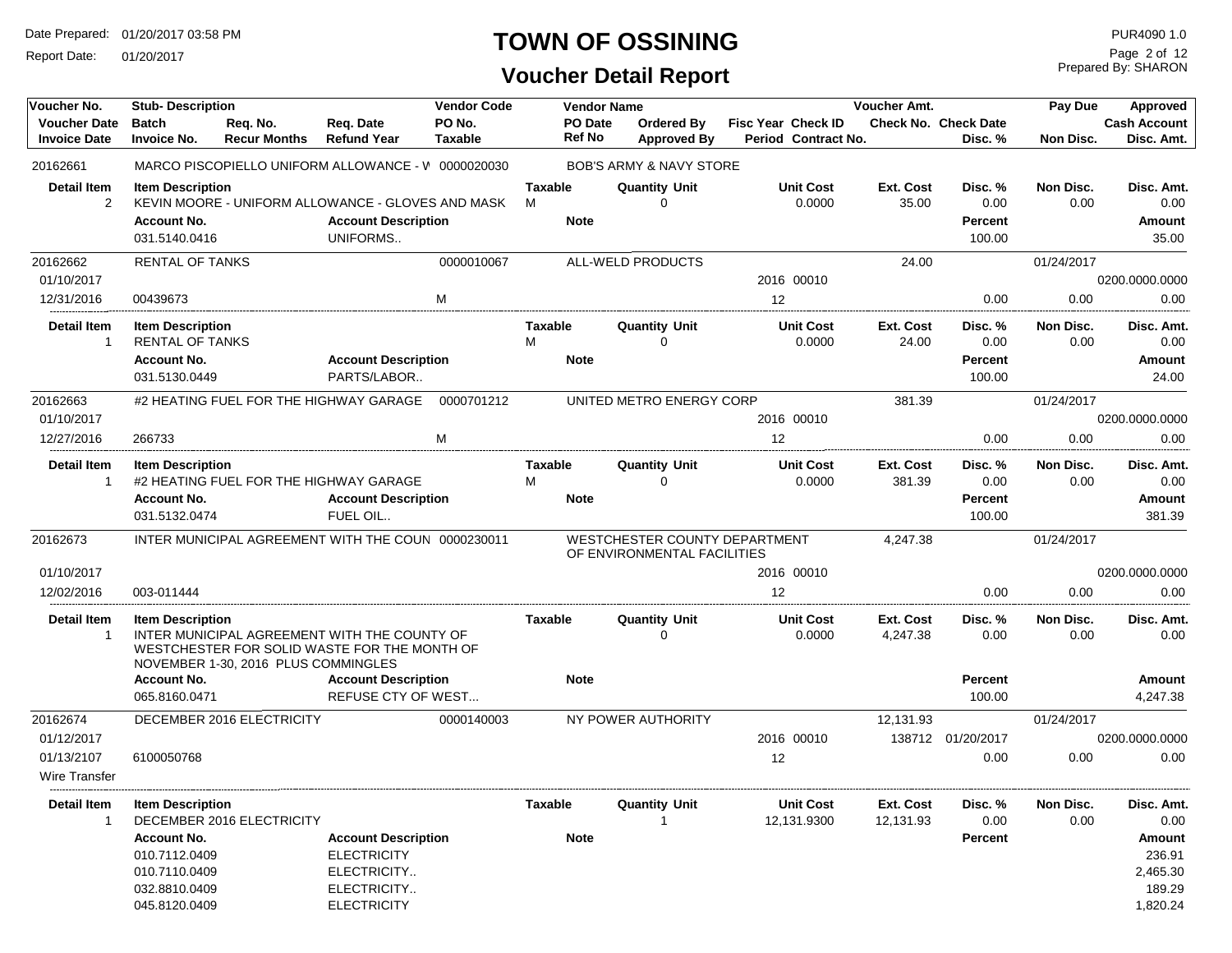Report Date: 01/20/2017

## **TOWN OF OSSINING** PURA090 1.0

Prepared By: SHARON Page 3 of 12

| Voucher No.                                | <b>Stub-Description</b>             |                                         |                                                              | <b>Vendor Code</b>       |                          | <b>Vendor Name</b>               |                                                  | Voucher Amt. |                                 | Pay Due    | Approved                          |
|--------------------------------------------|-------------------------------------|-----------------------------------------|--------------------------------------------------------------|--------------------------|--------------------------|----------------------------------|--------------------------------------------------|--------------|---------------------------------|------------|-----------------------------------|
| <b>Voucher Date</b><br><b>Invoice Date</b> | <b>Batch</b><br><b>Invoice No.</b>  | Reg. No.<br><b>Recur Months</b>         | Reg. Date<br><b>Refund Year</b>                              | PO No.<br><b>Taxable</b> | PO Date<br><b>Ref No</b> | Ordered By<br><b>Approved By</b> | <b>Fisc Year Check ID</b><br>Period Contract No. |              | Check No. Check Date<br>Disc. % | Non Disc.  | <b>Cash Account</b><br>Disc. Amt. |
|                                            |                                     |                                         |                                                              |                          |                          |                                  |                                                  |              |                                 |            |                                   |
| 20162674                                   |                                     | DECEMBER 2016 ELECTRICITY               |                                                              | 0000140003               |                          | NY POWER AUTHORITY               |                                                  |              |                                 |            |                                   |
|                                            | <b>Account No.</b><br>031.5132.0409 |                                         | <b>Account Description</b><br>ELECTRICITY                    |                          | <b>Note</b>              |                                  |                                                  |              | <b>Percent</b>                  |            | <b>Amount</b><br>307.98           |
|                                            | 031.5010.0409                       |                                         | ELECTRICITY                                                  |                          |                          |                                  |                                                  |              |                                 |            | 604.53                            |
|                                            | 063.5182.0409                       |                                         | ELECTRICITY                                                  |                          |                          |                                  |                                                  |              |                                 |            | 6,507.68                          |
| 20162675                                   |                                     |                                         | CONTRACT 900-0237971-000. SHARP COPIER SN 0000701401         |                          | <b>CIT</b>               |                                  |                                                  | 254.18       |                                 | 01/24/2017 |                                   |
| 01/12/2017                                 |                                     |                                         |                                                              |                          |                          |                                  | 2016 00010                                       |              |                                 |            | 0200.0000.0000                    |
| 11/24/2016                                 | 29609251                            |                                         |                                                              |                          |                          |                                  | 12                                               |              | 0.00                            | 0.00       | 0.00                              |
| <b>Detail Item</b>                         | <b>Item Description</b>             |                                         |                                                              |                          | <b>Taxable</b>           | <b>Quantity Unit</b>             | <b>Unit Cost</b>                                 | Ext. Cost    | Disc. %                         | Non Disc.  | Disc. Amt.                        |
| $\overline{1}$                             |                                     |                                         | CONTRACT 900-0237971-000, SHARP COPIER SN 55105521-          |                          |                          | 1                                | 254.1800                                         | 254.18       | 0.00                            | 0.00       | 0.00                              |
|                                            | 2316                                |                                         |                                                              |                          |                          |                                  |                                                  |              |                                 |            |                                   |
|                                            | <b>Account No.</b><br>020.3620.0419 |                                         | <b>Account Description</b><br>MAINT./REPAIR-COPIER/FAX MACHN |                          | <b>Note</b>              |                                  |                                                  |              | <b>Percent</b><br>100.00        |            | Amount<br>254.18                  |
| 20162676                                   |                                     |                                         | LEASING INVOICE POSTAL MACHINE, CONTRAC 0000160025           |                          |                          | PITNEY BOWES                     |                                                  | 136.00       |                                 | 01/24/2017 |                                   |
| 01/12/2017                                 |                                     |                                         |                                                              |                          |                          |                                  | 2016 00010                                       |              |                                 |            | 0200.0000.0000                    |
| 12/14/2016                                 | 3302372008                          |                                         |                                                              |                          |                          |                                  | 12                                               |              | 0.00                            | 0.00       | 0.00                              |
| <b>Detail Item</b>                         | <b>Item Description</b>             |                                         |                                                              |                          | <b>Taxable</b>           | <b>Quantity Unit</b>             | <b>Unit Cost</b>                                 | Ext. Cost    | Disc. %                         | Non Disc.  | Disc. Amt.                        |
| $\overline{1}$                             |                                     |                                         | LEASING INVOICE POSTAL MACHINE, CONTRACT NO.                 |                          |                          | -1                               | 136.0000                                         | 136.00       | 0.00                            | 0.00       | 0.00                              |
|                                            |                                     | 1832742, ACCOUNT 0015049760             |                                                              |                          |                          |                                  |                                                  |              |                                 |            |                                   |
|                                            | <b>Account No.</b><br>020.8020.0436 |                                         | <b>Account Description</b><br>POSTAGE                        |                          | <b>Note</b>              |                                  |                                                  |              | Percent<br>100.00               |            | Amount<br>136.00                  |
| 20162677                                   |                                     |                                         | PURCHASE POWER ACCOUNT 8000-9000-0898-4( 0000160054          |                          |                          | <b>PURCHASE POWER</b>            |                                                  | 476.31       |                                 | 01/24/2017 |                                   |
| 01/12/2017                                 |                                     |                                         |                                                              |                          |                          |                                  | 2016 00010                                       |              |                                 |            | 0200.0000.0000                    |
| 12/18/2016                                 | 12182016                            |                                         |                                                              |                          |                          |                                  | 12                                               |              | 0.00                            | 0.00       | 0.00                              |
| <b>Detail Item</b>                         | <b>Item Description</b>             |                                         |                                                              |                          | <b>Taxable</b>           | <b>Quantity Unit</b>             | <b>Unit Cost</b>                                 | Ext. Cost    | Disc. %                         | Non Disc.  | Disc. Amt.                        |
| $\overline{1}$                             |                                     |                                         | PURCHASE POWER ACCOUNT 8000-9000-0898-4969.                  |                          |                          | $\mathbf{1}$                     | 476.3100                                         | 476.31       | 0.00                            | 0.00       | 0.00                              |
|                                            | <b>Account No.</b>                  | POSTAGE BY PHONE 11612835 19336973862   | <b>Account Description</b>                                   |                          | <b>Note</b>              |                                  |                                                  |              | <b>Percent</b>                  |            | <b>Amount</b>                     |
|                                            | 020.8020.0436                       |                                         | POSTAGE                                                      |                          |                          |                                  |                                                  |              | 100.00                          |            | 476.31                            |
| 20162678                                   |                                     | <b>VETERAN'S DAY WREATHS- TOWN HALF</b> |                                                              | 0000180100               |                          | <b>RUBRUMS FLORIST</b>           |                                                  | 200.00       |                                 | 01/24/2017 |                                   |
| 01/12/2017                                 |                                     |                                         |                                                              |                          |                          |                                  | 2016 00010                                       |              |                                 |            | 0200.0000.0000                    |
| 11/30/2016                                 | 11302016                            |                                         |                                                              | M                        |                          |                                  | 12                                               |              | 0.00                            | 0.00       | 0.00                              |
| Detail Item                                | <b>Item Description</b>             |                                         |                                                              |                          | Taxable                  | <b>Quantity Unit</b>             | <b>Unit Cost</b>                                 | Ext. Cost    | Disc. %                         | Non Disc.  | Disc. Amt.                        |
| $\overline{1}$                             |                                     | <b>VETERAN'S DAY WREATHS- TOWN HALF</b> |                                                              |                          | M                        |                                  | 200.0000                                         | 200.00       | 0.00                            | 0.00       | 0.00                              |
|                                            | <b>Account No.</b>                  |                                         | <b>Account Description</b>                                   |                          | <b>Note</b>              |                                  |                                                  |              | <b>Percent</b>                  |            | Amount                            |
|                                            | 010.6510.0438                       |                                         | SUPPLIES AND SERVICES                                        |                          |                          |                                  |                                                  |              | 100.00                          |            | 200.00                            |
| 20162679                                   |                                     |                                         | COMPLUS SERVICES FOR MONTH OF DECEMBE 0000701074             |                          |                          | COMPLUS DATA INNOVATIONS, INC.   |                                                  | 4,196.03     |                                 | 01/24/2017 |                                   |
| 01/12/2017                                 |                                     |                                         |                                                              |                          |                          |                                  | 2016 00010                                       |              |                                 |            | 0200.0000.0000                    |
| 12/31/2016                                 | 33985                               |                                         |                                                              | м                        |                          |                                  | 12                                               |              | 0.00                            | 0.00       | 0.00                              |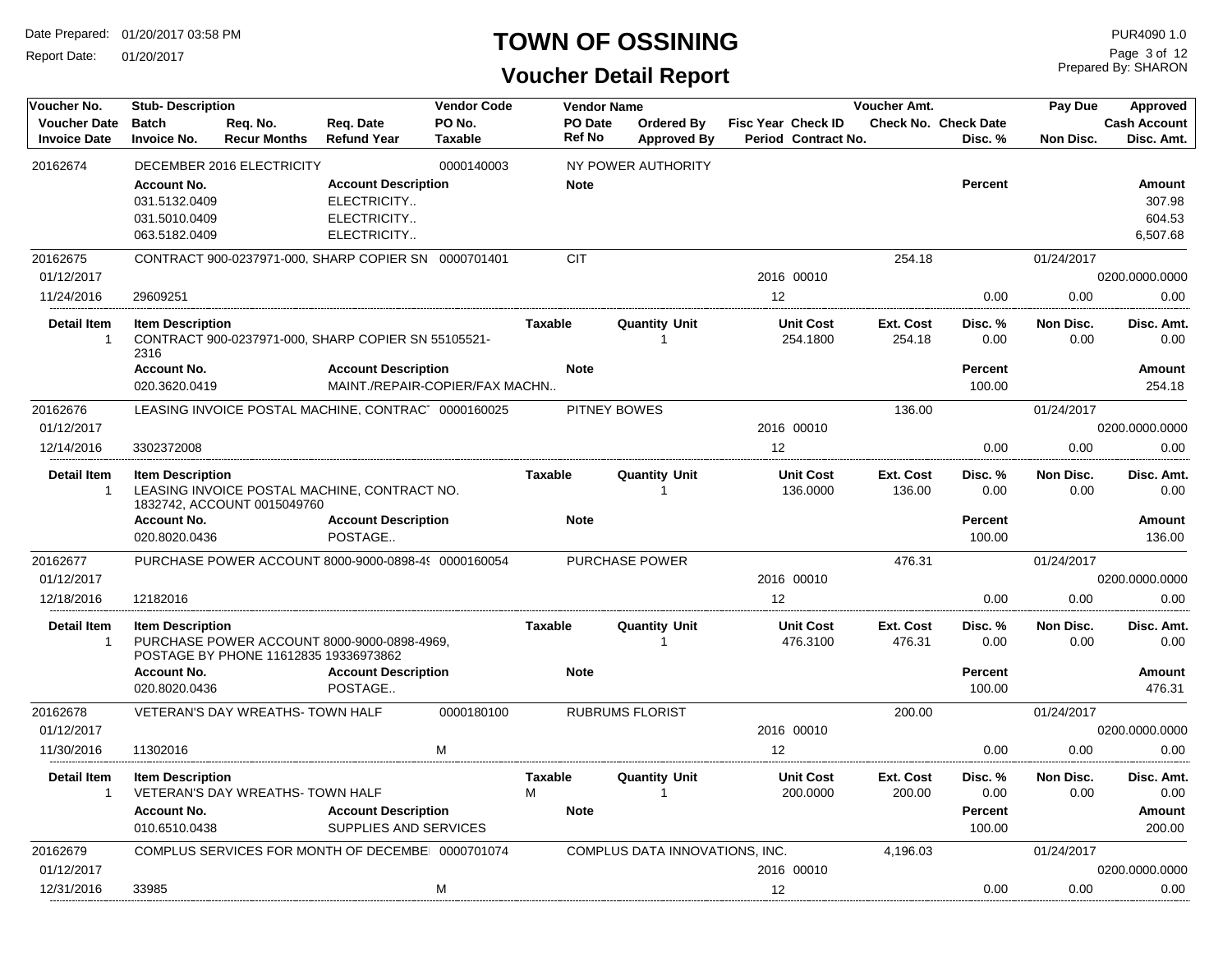Report Date: 01/20/2017

## **TOWN OF OSSINING**

**Voucher Detail Report**

Prepared By: SHARON Page 4 of 12

| Voucher No.          | <b>Stub-Description</b> |                                   |                                                     | <b>Vendor Code</b> |                | <b>Vendor Name</b> |                                |                           |                  | Voucher Amt. |                             | Pay Due    | Approved            |
|----------------------|-------------------------|-----------------------------------|-----------------------------------------------------|--------------------|----------------|--------------------|--------------------------------|---------------------------|------------------|--------------|-----------------------------|------------|---------------------|
| <b>Voucher Date</b>  | <b>Batch</b>            | Reg. No.                          | Reg. Date                                           | PO No.             |                | PO Date            | <b>Ordered By</b>              | <b>Fisc Year Check ID</b> |                  |              | <b>Check No. Check Date</b> |            | <b>Cash Account</b> |
| <b>Invoice Date</b>  | <b>Invoice No.</b>      | <b>Recur Months</b>               | <b>Refund Year</b>                                  | <b>Taxable</b>     |                | <b>Ref No</b>      | <b>Approved By</b>             | Period Contract No.       |                  |              | Disc. %                     | Non Disc.  | Disc. Amt.          |
| 20162679             |                         |                                   | COMPLUS SERVICES FOR MONTH OF DECEMBE 0000701074    |                    |                |                    | COMPLUS DATA INNOVATIONS, INC. |                           |                  |              |                             |            |                     |
| <b>Detail Item</b>   | <b>Item Description</b> |                                   |                                                     |                    | <b>Taxable</b> |                    | <b>Quantity Unit</b>           | <b>Unit Cost</b>          |                  | Ext. Cost    | Disc. %                     | Non Disc.  | Disc. Amt.          |
| $\mathbf{1}$         |                         |                                   | COMPLUS SERVICES FOR MONTH OF DECEMBER 2016:        |                    | м              |                    |                                | 4,196.0300                |                  | 4,196.03     | 0.00                        | 0.00       | 0.00                |
|                      |                         |                                   | DELINQUENT NOTICES, SCOFFLAW NOTICES, SUSPENSION    |                    |                |                    |                                |                           |                  |              |                             |            |                     |
|                      | <b>NOTICES</b>          |                                   |                                                     |                    |                |                    |                                |                           |                  |              |                             |            |                     |
|                      | <b>Account No.</b>      |                                   | <b>Account Description</b>                          |                    |                | <b>Note</b>        |                                |                           |                  |              | <b>Percent</b>              |            | <b>Amount</b>       |
|                      | 010.1130.0406           |                                   | <b>TELEPHONE</b>                                    |                    |                |                    |                                |                           |                  |              | 100.00                      |            | 4,196.03            |
| 20162680             |                         |                                   | FARSI TRANSLATOR FOR CRIMINAL COURT- DE( 0000701289 |                    |                |                    | PRECISE TRANSLATIONS, LLC      |                           |                  | 225.00       |                             | 01/24/2017 |                     |
| 01/12/2017           |                         |                                   |                                                     |                    |                |                    |                                | 2016 00010                |                  |              |                             |            | 0200.0000.0000      |
| 01/01/2017           | 2024                    |                                   |                                                     |                    |                |                    |                                | 12                        |                  |              | 0.00                        | 0.00       | 0.00                |
| <b>Detail Item</b>   | <b>Item Description</b> |                                   |                                                     |                    | <b>Taxable</b> |                    | <b>Quantity Unit</b>           |                           | <b>Unit Cost</b> | Ext. Cost    | Disc.%                      | Non Disc.  | Disc. Amt.          |
| -1                   | 2016                    |                                   | FARSI TRANSLATOR FOR CRIMINAL COURT- DECEMBER 8TH,  |                    |                |                    |                                |                           | 225.0000         | 225.00       | 0.00                        | 0.00       | 0.00                |
|                      | <b>Account No.</b>      |                                   | <b>Account Description</b>                          |                    |                | <b>Note</b>        |                                |                           |                  |              | <b>Percent</b>              |            | <b>Amount</b>       |
|                      | 010.1110.0455           |                                   | <b>TRANSLATOR</b>                                   |                    |                |                    |                                |                           |                  |              | 100.00                      |            | 225.00              |
| 20162681             |                         | TONER, STORAGE BOXES, INDEX CARDS |                                                     | 0000190004         |                |                    | STAPLES, INC. AND SUBSIDIARIES |                           |                  | 294.86       |                             | 01/24/2017 |                     |
| 01/12/2017           |                         |                                   |                                                     |                    |                |                    |                                | 2016 00010                |                  |              |                             |            | 0200.0000.0000      |
|                      |                         |                                   |                                                     |                    |                |                    |                                | 12                        |                  |              | 0.00                        | 0.00       | 0.00                |
| <b>Multi Inv Num</b> |                         | <b>Multi Inv Date</b>             |                                                     | Multi Inv Amt.     |                |                    | <b>Multi Inv Stub Desc</b>     |                           |                  |              |                             |            |                     |
| 3325386623           |                         | 12/30/2016                        |                                                     | 59.68              |                |                    | <b>BOXES FOR STORAGE</b>       |                           |                  |              |                             |            |                     |
| 3325283829           |                         | 12/28/2016                        |                                                     | 52.62              |                | <b>INDEX CARDS</b> |                                |                           |                  |              |                             |            |                     |
| 3325286832           |                         | 12/28/2016                        |                                                     | 182.56             |                | <b>TONER</b>       |                                |                           |                  |              |                             |            |                     |
| <b>Detail Item</b>   | <b>Item Description</b> |                                   |                                                     |                    | Taxable        |                    | <b>Quantity Unit</b>           |                           | Unit Cost        | Ext. Cost    | Disc. %                     | Non Disc.  | Disc. Amt.          |
| -1                   |                         | TONER, STORAGE BOXES, INDEX CARDS |                                                     |                    |                |                    |                                |                           | 294.8600         | 294.86       | 0.00                        | 0.00       | 0.00                |
|                      | <b>Account No.</b>      |                                   | <b>Account Description</b>                          |                    |                | <b>Note</b>        |                                |                           |                  |              | Percent                     |            | <b>Amount</b>       |
|                      | 010.1110.0401           |                                   | SUPPLIES                                            |                    |                |                    |                                |                           |                  |              | 100.00                      |            | 294.86              |
| 20162682             | <b>INDEX CARDS</b>      |                                   |                                                     | 0000190004         |                |                    | STAPLES, INC. AND SUBSIDIARIES |                           |                  | 52.62        |                             | 01/24/2017 |                     |
| 01/12/2017           |                         |                                   |                                                     |                    |                |                    |                                | 2016 00010                |                  |              |                             |            | 0200.0000.0000      |
| 12/30/2016           | 3325386619              |                                   |                                                     |                    |                |                    |                                | 12                        |                  |              | 0.00                        | 0.00       | 0.00                |
|                      |                         |                                   |                                                     |                    |                |                    |                                |                           |                  |              |                             |            |                     |
| <b>Detail Item</b>   | <b>Item Description</b> |                                   |                                                     |                    | Taxable        |                    | <b>Quantity Unit</b>           |                           | <b>Unit Cost</b> | Ext. Cost    | Disc. %                     | Non Disc.  | Disc. Amt.          |
| 1                    | <b>INDEX CARDS</b>      |                                   |                                                     |                    |                |                    |                                |                           | 52.6200          | 52.62        | 0.00                        | 0.00       | 0.00                |
|                      | <b>Account No.</b>      |                                   | <b>Account Description</b>                          |                    |                | <b>Note</b>        |                                |                           |                  |              | <b>Percent</b>              |            | <b>Amount</b>       |
|                      | 010.1110.0401           |                                   | SUPPLIES                                            |                    |                |                    |                                |                           |                  |              | 100.00                      |            | 52.62               |
| 20162683             | DESK PAD, PENS          |                                   |                                                     | 0000190004         |                |                    | STAPLES, INC. AND SUBSIDIARIES |                           |                  | 20.07        |                             | 01/24/2017 |                     |
| 01/13/2017           |                         |                                   |                                                     |                    |                |                    |                                | 2016 00010                |                  |              |                             |            | 0200.0000.0000      |
| 12/29/2016           | 3325324624              |                                   |                                                     |                    |                |                    |                                | 12                        |                  |              | 0.00                        | 0.00       | 0.00                |
| <b>Detail Item</b>   | <b>Item Description</b> |                                   |                                                     |                    | Taxable        |                    | <b>Quantity Unit</b>           | <b>Unit Cost</b>          |                  | Ext. Cost    | Disc. %                     | Non Disc.  | Disc. Amt.          |
| 1                    | DESK PAD, PENS          |                                   |                                                     |                    |                |                    |                                |                           | 0.0000           | 20.07        | 0.00                        | 0.00       | 0.00                |
|                      | <b>Account No.</b>      |                                   | <b>Account Description</b>                          |                    |                | <b>Note</b>        |                                |                           |                  |              | Percent                     |            | Amount              |
|                      | 010.1355.0401           |                                   | SUPPLIES                                            |                    |                |                    |                                |                           |                  |              | 100.00                      |            | 20.07               |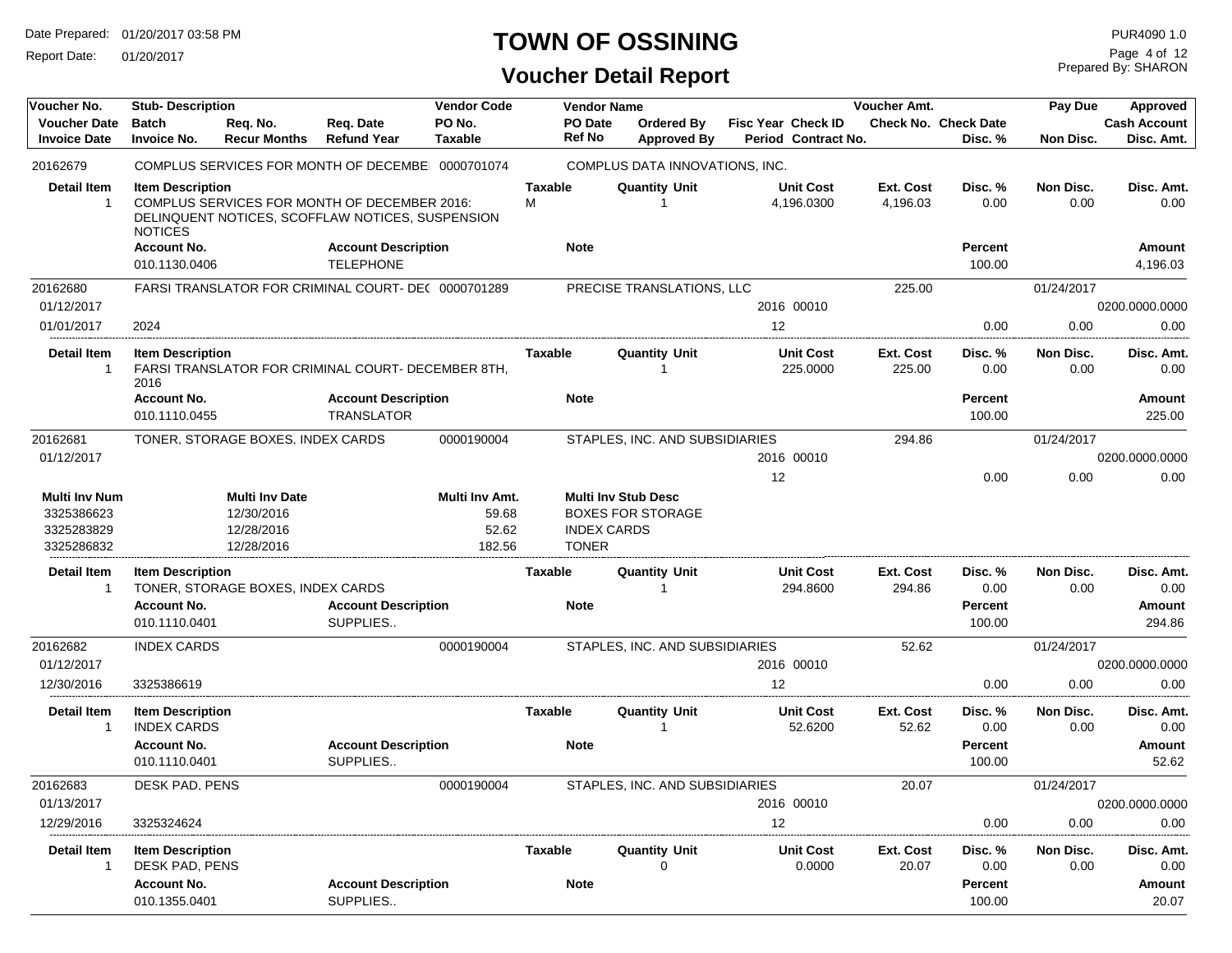Report Date: 01/20/2017

## **TOWN OF OSSINING**

| Voucher No.                                | <b>Stub-Description</b>                                        |                                          |                                                                                                  | <b>Vendor Code</b> |                             | <b>Vendor Name</b>                                       |                           |                                | Voucher Amt.          |                                             | Pay Due           | Approved                                    |
|--------------------------------------------|----------------------------------------------------------------|------------------------------------------|--------------------------------------------------------------------------------------------------|--------------------|-----------------------------|----------------------------------------------------------|---------------------------|--------------------------------|-----------------------|---------------------------------------------|-------------------|---------------------------------------------|
| <b>Voucher Date</b><br><b>Invoice Date</b> | <b>Batch</b><br><b>Invoice No.</b>                             | Req. No.<br><b>Recur Months</b>          | Req. Date<br><b>Refund Year</b>                                                                  | PO No.<br>Taxable  | PO Date<br><b>Ref No</b>    | Ordered By<br><b>Approved By</b>                         | <b>Fisc Year Check ID</b> | Period Contract No.            |                       | <b>Check No. Check Date</b><br>Disc. %      | Non Disc.         | <b>Cash Account</b><br>Disc. Amt.           |
| 20162684                                   |                                                                |                                          | SHINEHOUSE: REPAIR DAMAGED SIDING, INSTA 0000701182                                              |                    |                             | <b>FRANKS HOME IMPROVEMENTS &amp; SIDING</b><br>CO. INC. |                           |                                | 3,900.00              |                                             | 01/24/2017        |                                             |
| 01/18/2017                                 |                                                                |                                          |                                                                                                  | 5154               |                             | 08/09/2016                                               |                           | 2016 00010                     |                       |                                             |                   | 0200.0000.0000                              |
| 12/05/2016                                 | 12052016                                                       |                                          |                                                                                                  | м                  |                             |                                                          | 12                        |                                |                       | 0.00                                        | 0.00              | 0.00                                        |
| <b>Detail Item</b><br>$\mathbf 1$          | <b>Item Description</b>                                        |                                          | SHINEHOUSE: REPAIR DAMAGED SIDING, INSTALL NEW<br>FASCIA AND EDGING AND REPAIR AROUND FRONT DOOR |                    | Taxable<br>м                | <b>Quantity Unit</b><br>-1                               |                           | <b>Unit Cost</b><br>3.900.0000 | Ext. Cost<br>3,900.00 | Disc. %<br>0.00                             | Non Disc.<br>0.00 | Disc. Amt.<br>0.00                          |
|                                            | <b>Account No.</b>                                             |                                          | <b>Account Description</b>                                                                       |                    | <b>Note</b>                 |                                                          |                           |                                |                       | <b>Percent</b>                              |                   | <b>Amount</b>                               |
|                                            | 037.7110.2183                                                  |                                          | SHINEHOUSE RESTORATION                                                                           |                    |                             |                                                          |                           |                                |                       | 100.00                                      |                   | 3,900.00                                    |
| 20162685                                   |                                                                | RYDER PARK BATHROOM ROOF REPAIR          |                                                                                                  | 0000701182         |                             | FRANKS HOME IMPROVEMENTS & SIDING<br>CO. INC.            |                           |                                | 3,500.00              |                                             | 01/24/2017        |                                             |
| 01/18/2017                                 |                                                                |                                          |                                                                                                  | 5153               |                             | 08/09/2016                                               |                           | 2016 00010                     |                       |                                             |                   | 0200.0000.0000                              |
| 12/05/2016                                 | 12052016-1                                                     |                                          |                                                                                                  | M                  |                             |                                                          | 12                        |                                |                       | 0.00                                        | 0.00              | 0.00                                        |
| <b>Detail Item</b><br>$\mathbf{1}$         | <b>Item Description</b><br><b>Account No.</b>                  | RYDER PARK BATHROOM ROOF REPAIR          | <b>Account Description</b>                                                                       |                    | Taxable<br>M<br><b>Note</b> | <b>Quantity Unit</b><br>-1                               |                           | <b>Unit Cost</b><br>3,500.0000 | Ext. Cost<br>3,500.00 | Disc. %<br>0.00<br><b>Percent</b>           | Non Disc.<br>0.00 | Disc. Amt.<br>0.00<br><b>Amount</b>         |
|                                            | 010.7110.0419                                                  |                                          | MAINT./REPAIR                                                                                    |                    |                             |                                                          |                           |                                |                       | 100.00                                      |                   | 3,500.00                                    |
| 20162686                                   |                                                                | <b>EMERGENCY SUPPLIES &amp; SHIPPING</b> |                                                                                                  | 0000159998         |                             | PERKINS PAPER, LLC                                       |                           |                                | 175.96                |                                             | 01/24/2017        |                                             |
| 01/18/2017                                 |                                                                |                                          |                                                                                                  |                    |                             |                                                          |                           | 2016 00010                     |                       |                                             |                   | 0200.0000.0000                              |
| 12/01/2016                                 | 174445084                                                      |                                          |                                                                                                  |                    |                             |                                                          | 12                        |                                |                       | 0.00                                        | 0.00              | 0.00                                        |
| <b>Detail Item</b><br>$\mathbf 1$          | <b>Item Description</b>                                        | <b>EMERGENCY SUPPLIES &amp; SHIPPING</b> |                                                                                                  |                    | Taxable                     | <b>Quantity Unit</b><br>-1                               |                           | <b>Unit Cost</b><br>175.9600   | Ext. Cost<br>175.96   | Disc. %<br>0.00                             | Non Disc.<br>0.00 | Disc. Amt.<br>0.00                          |
|                                            | <b>Account No.</b><br>010.6773.0401                            |                                          | <b>Account Description</b><br>SUPPLIES                                                           |                    | <b>Note</b>                 |                                                          |                           |                                |                       | <b>Percent</b><br>100.00                    |                   | Amount<br>175.96                            |
| 20162687                                   |                                                                |                                          | LANGUAGE LINE SERVICES FOR DECEMBER 201 0000701120                                               |                    |                             | LANGUAGE LINE SERVICES                                   |                           |                                | 5.25                  |                                             | 01/24/2017        |                                             |
| 01/18/2017                                 |                                                                |                                          |                                                                                                  |                    |                             |                                                          |                           | 2016 00010                     |                       |                                             |                   | 0200.0000.0000                              |
| 12/31/2016                                 | 3981281                                                        |                                          |                                                                                                  | M                  |                             |                                                          | 12                        |                                |                       | 0.00                                        | 0.00              | 0.00                                        |
| <b>Detail Item</b><br>$\mathbf 1$          | <b>Item Description</b><br><b>Account No.</b><br>010.1110.0455 |                                          | LANGUAGE LINE SERVICES FOR DECEMBER 2016<br><b>Account Description</b><br>TRANSLATOR             |                    | Taxable<br>м<br><b>Note</b> | <b>Quantity Unit</b><br>-1                               |                           | <b>Unit Cost</b><br>5.2500     | Ext. Cost<br>5.25     | Disc. %<br>0.00<br><b>Percent</b><br>100.00 | Non Disc.<br>0.00 | Disc. Amt.<br>0.00<br><b>Amount</b><br>5.25 |
| 20162688                                   |                                                                | RYDER PARK WATER BILL, 9/14-12/22        |                                                                                                  | 0000150028         |                             | VILLAGE OF OSSINING                                      |                           |                                | 543.12                |                                             | 01/24/2017        |                                             |
| 01/18/2017                                 |                                                                |                                          |                                                                                                  |                    |                             |                                                          |                           | 2016 00010                     |                       |                                             |                   | 0200.0000.0000                              |
| 01/09/2017                                 | 2017-01-0001341                                                |                                          |                                                                                                  |                    |                             |                                                          | 12                        |                                |                       | 0.00                                        | 0.00              | 0.00                                        |
| Detail Item<br>$\overline{1}$              | <b>Item Description</b><br><b>Account No.</b>                  | RYDER PARK WATER BILL, 9/14-12/22        | <b>Account Description</b>                                                                       |                    | Taxable<br><b>Note</b>      | Quantity Unit                                            |                           | <b>Unit Cost</b><br>543.1200   | Ext. Cost<br>543.12   | Disc. %<br>0.00<br><b>Percent</b>           | Non Disc.<br>0.00 | Disc. Amt.<br>0.00<br>Amount                |
|                                            | 010.7110.0410                                                  |                                          | WATER                                                                                            |                    |                             |                                                          |                           |                                |                       | 100.00                                      |                   | 543.12                                      |
| 20162689                                   |                                                                | POSTAGE FOR 16 CROTON                    |                                                                                                  | 0000701482         |                             | NEOFUNDS BY NEOPOST                                      |                           |                                | 528.92                |                                             | 01/24/2017        |                                             |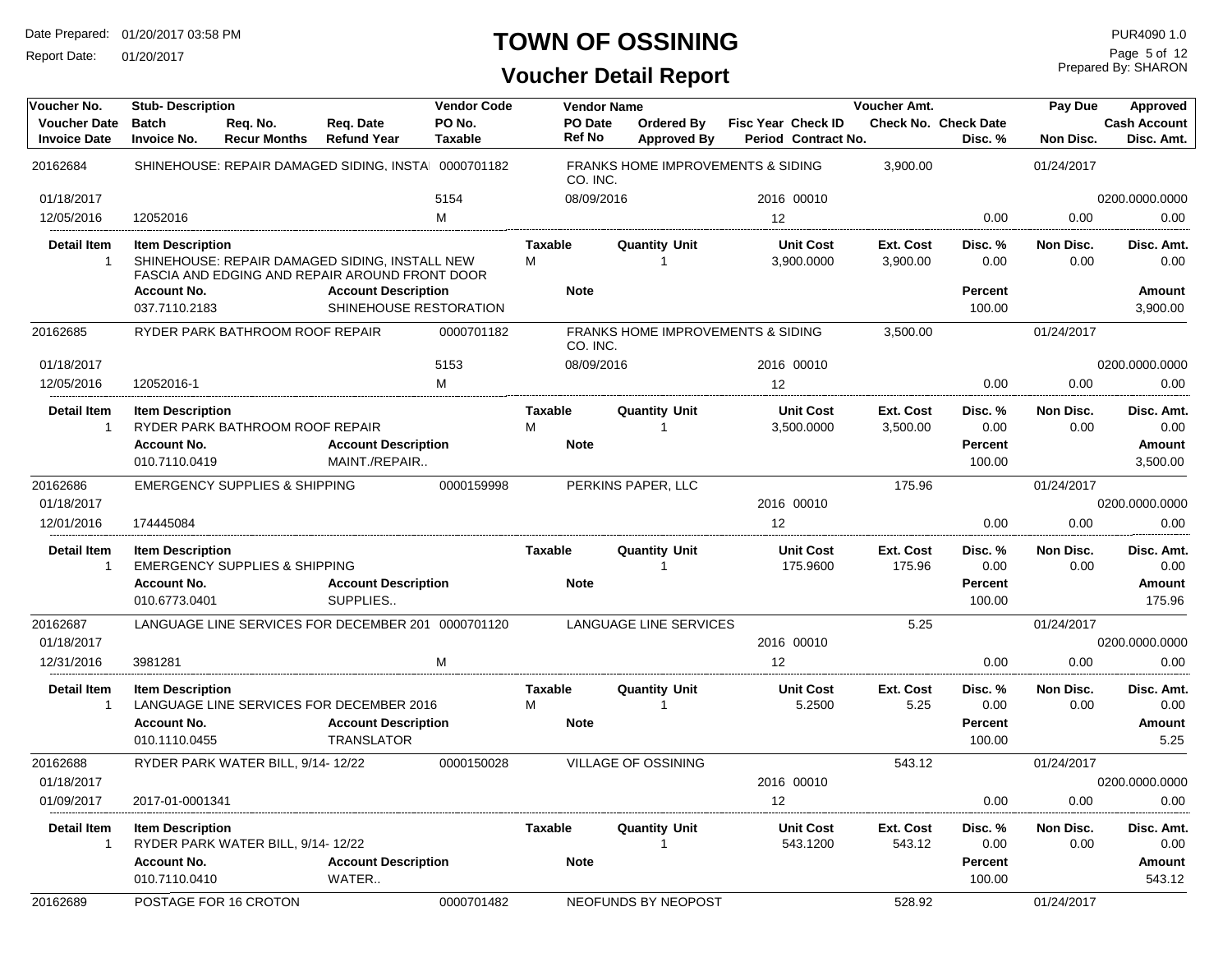Report Date: 01/20/2017

#### **TOWN OF OSSINING** PURA090 1.0

**Voucher Detail Report**

Prepared By: SHARON Page 6 of 12

| Voucher No.                        | <b>Stub-Description</b>                          |                                                       |                            | <b>Vendor Code</b> | <b>Vendor Name</b>  |                             |                                | <b>Voucher Amt.</b>   |                             | Pay Due           | Approved            |
|------------------------------------|--------------------------------------------------|-------------------------------------------------------|----------------------------|--------------------|---------------------|-----------------------------|--------------------------------|-----------------------|-----------------------------|-------------------|---------------------|
| <b>Voucher Date</b>                | <b>Batch</b>                                     | Req. No.                                              | Req. Date                  | PO No.             | PO Date             | Ordered Bv                  | <b>Fisc Year Check ID</b>      |                       | <b>Check No. Check Date</b> |                   | <b>Cash Account</b> |
| <b>Invoice Date</b>                | <b>Invoice No.</b>                               | <b>Recur Months</b>                                   | <b>Refund Year</b>         | Taxable            | Ref No              | <b>Approved By</b>          | Period Contract No.            |                       | Disc. %                     | Non Disc.         | Disc. Amt.          |
| 20162689                           |                                                  | POSTAGE FOR 16 CROTON                                 |                            | 0000701482         |                     | NEOFUNDS BY NEOPOST         |                                |                       |                             |                   |                     |
| 01/18/2017                         |                                                  |                                                       |                            |                    |                     |                             | 2016 00010                     |                       |                             |                   | 0200.0000.0000      |
| 12/30/2016                         | 12302016                                         |                                                       |                            |                    |                     |                             | 12                             |                       | 0.00                        | 0.00              | 0.00                |
| <b>Detail Item</b><br>1            | <b>Item Description</b>                          | POSTAGE FOR 16 CROTON                                 |                            |                    | <b>Taxable</b>      | <b>Quantity Unit</b>        | <b>Unit Cost</b><br>528.9200   | Ext. Cost<br>528.92   | Disc. %<br>0.00             | Non Disc.<br>0.00 | Disc. Amt.<br>0.00  |
|                                    | <b>Account No.</b>                               |                                                       | <b>Account Description</b> |                    | <b>Note</b>         |                             |                                |                       | <b>Percent</b>              |                   | Amount              |
|                                    | 010.1620.0438                                    |                                                       | <b>SUPPLIES</b>            |                    |                     |                             |                                |                       | 100.00                      |                   | 528.92              |
| 20162690                           |                                                  | REIMBURSEMENT FOR TAXI COUPONS, 1559 CO 0000271569    |                            |                    |                     | <b>ECUA TAXI &amp; LIMO</b> |                                | 7,405.25              |                             | 01/24/2017        |                     |
| 01/18/2017                         |                                                  |                                                       |                            |                    |                     |                             | 2016 00010                     |                       |                             |                   | 0200.0000.0000      |
| 01/13/2017                         | 01132017                                         |                                                       |                            | м                  |                     |                             | 12                             |                       | 0.00                        | 0.00              | 0.00                |
| Detail Item<br>$\mathbf{1}$        | <b>Item Description</b><br>\$4.75/EACH           | REIMBURSEMENT FOR TAXI COUPONS, 1559 COUPONS @        |                            |                    | <b>Taxable</b><br>M | <b>Quantity Unit</b><br>1   | <b>Unit Cost</b><br>7,405.2500 | Ext. Cost<br>7,405.25 | Disc. %<br>0.00             | Non Disc.<br>0.00 | Disc. Amt.<br>0.00  |
|                                    | <b>Account No.</b>                               |                                                       | <b>Account Description</b> |                    | <b>Note</b>         |                             |                                |                       | Percent                     |                   | Amount              |
|                                    | 010.6772.0429                                    |                                                       | CALL A CAB                 |                    |                     |                             |                                |                       | 100.00                      |                   | 7,405.25            |
| 20162691                           |                                                  | COPIER IMAGE CONTRACT MAINTENANCE COVE 0000701176     |                            |                    |                     | RICOH USA, INC.             |                                | 42.25                 |                             | 01/24/2017        |                     |
| 01/18/2017                         |                                                  |                                                       |                            |                    |                     |                             | 2016 00010                     |                       |                             |                   | 0200.0000.0000      |
| 01/04/2017                         | 5046425345                                       |                                                       |                            |                    |                     |                             | 12                             |                       | 0.00                        | 0.00              | 0.00                |
| <b>Detail Item</b><br>$\mathbf{1}$ | <b>Item Description</b><br>PERIOD 12/4/16-1/3/17 | COPIER IMAGE CONTRACT MAINTENANCE COVERAGE FOR        |                            |                    | <b>Taxable</b>      | <b>Quantity Unit</b>        | <b>Unit Cost</b><br>42.2500    | Ext. Cost<br>42.25    | Disc. %<br>0.00             | Non Disc.<br>0.00 | Disc. Amt.<br>0.00  |
|                                    | <b>Account No.</b>                               |                                                       | <b>Account Description</b> |                    | <b>Note</b>         |                             |                                |                       | <b>Percent</b>              |                   | Amount              |
|                                    | 010.1330.0419                                    |                                                       | MAINT./REPAIR              |                    |                     |                             |                                |                       | 100.00                      |                   | 42.25               |
| 20162692                           |                                                  | PUMP KIT FOR PARKS #23                                |                            | 0000130045         |                     | MT. KISCO TRUCK & AUTO PA   |                                | 48.18                 |                             | 01/24/2017        |                     |
| 01/19/2017                         |                                                  |                                                       |                            |                    |                     |                             | 2016 00010                     |                       |                             |                   | 0200.0000.0000      |
| 12/16/2016                         | 401053                                           |                                                       |                            |                    |                     |                             | 12                             |                       | 0.00                        | 0.00              | 0.00                |
| <b>Detail Item</b><br>-1           | <b>Item Description</b>                          | PUMP KIT FOR PARKS #23                                |                            |                    | <b>Taxable</b>      | <b>Quantity Unit</b>        | <b>Unit Cost</b><br>48.1800    | Ext. Cost<br>48.18    | Disc. %<br>0.00             | Non Disc.<br>0.00 | Disc. Amt.<br>0.00  |
|                                    | <b>Account No.</b>                               |                                                       | <b>Account Description</b> |                    | <b>Note</b>         |                             |                                |                       | Percent                     |                   | Amount              |
|                                    | 010.7110.0449                                    |                                                       | PARTS/LABOR                |                    |                     |                             |                                |                       | 100.00                      |                   | 48.18               |
| 20162693                           |                                                  | POWER STEERING PUMP FOR PARKS #21                     |                            | 0000701336         |                     | ARROWAY CHEVROLET INC.      |                                | 133.98                |                             | 01/24/2017        |                     |
| 01/19/2017                         |                                                  |                                                       |                            |                    |                     |                             | 2016 00010                     |                       |                             |                   | 0200.0000.0000      |
| 12/16/2016                         | 380413                                           |                                                       |                            |                    |                     |                             | 12                             |                       | 0.00                        | 0.00              | 0.00                |
| <b>Detail Item</b><br>1            | <b>Item Description</b>                          | POWER STEERING PUMP FOR PARKS #21                     |                            |                    | <b>Taxable</b>      | <b>Quantity Unit</b>        | <b>Unit Cost</b><br>133.9800   | Ext. Cost<br>133.98   | Disc. %<br>0.00             | Non Disc.<br>0.00 | Disc. Amt.<br>0.00  |
|                                    | <b>Account No.</b>                               |                                                       | <b>Account Description</b> |                    | <b>Note</b>         |                             |                                |                       | Percent                     |                   | Amount              |
|                                    | 010.7110.0449                                    |                                                       | PARTS/LABOR                |                    |                     |                             |                                |                       | 100.00                      |                   | 133.98              |
| 20162694                           |                                                  | SHINE HOUSE FUEL DELIVERY 31.3 GAL@\$1.734 0000701212 |                            |                    |                     | UNITED METRO ENERGY CORP    |                                | 54.33                 |                             | 01/24/2017        |                     |
| 01/19/2017                         |                                                  |                                                       |                            |                    |                     |                             | 2016 00010                     |                       |                             |                   | 0200.0000.0000      |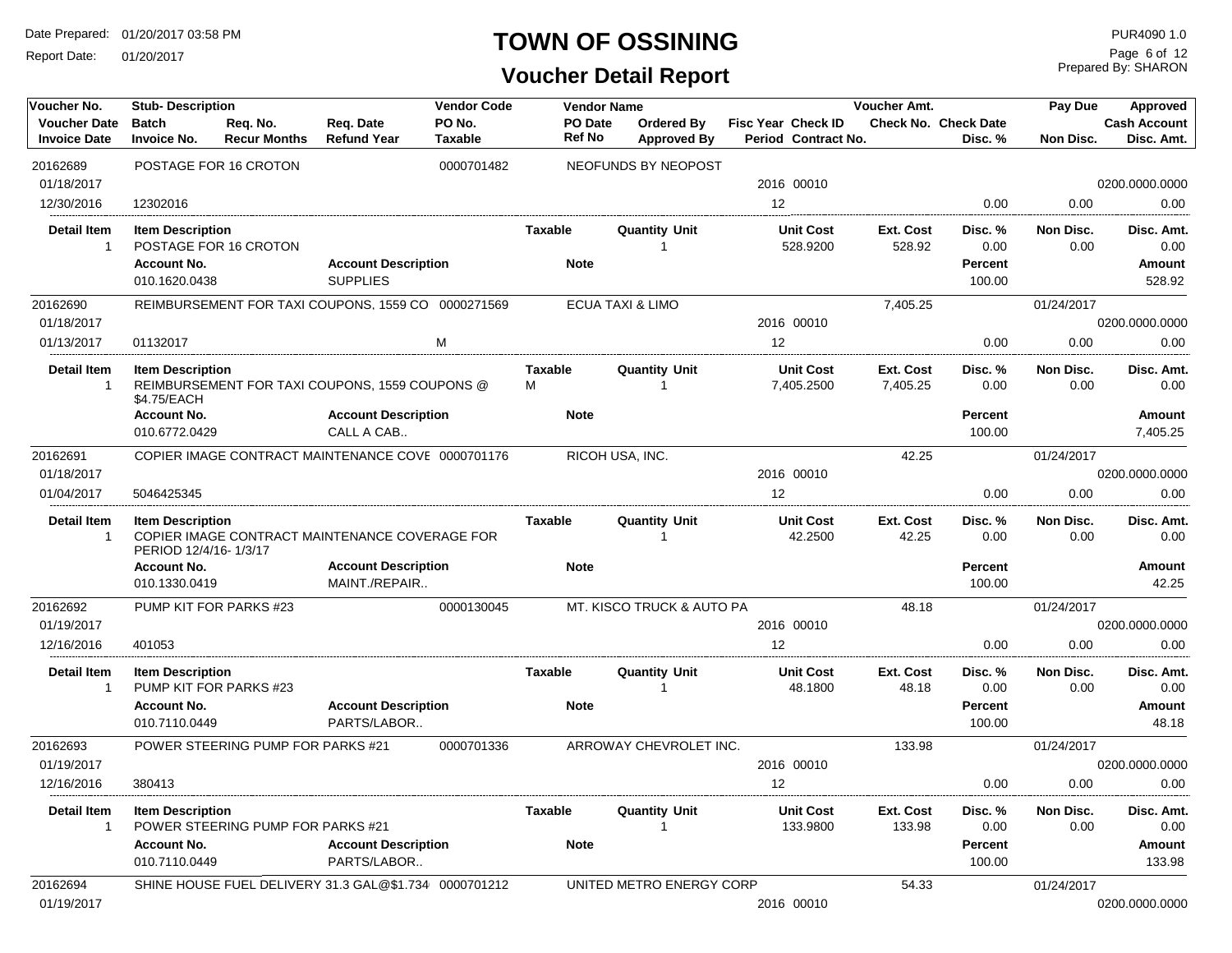Report Date: 01/20/2017

### **TOWN OF OSSINING** PURA090 1.0

| Voucher No.                                | <b>Stub-Description</b>                           |                                    |                                                       | <b>Vendor Code</b>       |                     | <b>Vendor Name</b>              |                                         |                                                  | Voucher Amt.              |                                        | Pay Due           | Approved                          |
|--------------------------------------------|---------------------------------------------------|------------------------------------|-------------------------------------------------------|--------------------------|---------------------|---------------------------------|-----------------------------------------|--------------------------------------------------|---------------------------|----------------------------------------|-------------------|-----------------------------------|
| <b>Voucher Date</b><br><b>Invoice Date</b> | <b>Batch</b><br><b>Invoice No.</b>                | Req. No.<br><b>Recur Months</b>    | Req. Date<br><b>Refund Year</b>                       | PO No.<br><b>Taxable</b> |                     | <b>PO</b> Date<br><b>Ref No</b> | <b>Ordered By</b><br><b>Approved By</b> | <b>Fisc Year Check ID</b><br>Period Contract No. |                           | <b>Check No. Check Date</b><br>Disc. % | <b>Non Disc.</b>  | <b>Cash Account</b><br>Disc. Amt. |
| 20162694<br>12/16/2016                     | 260933                                            |                                    | SHINE HOUSE FUEL DELIVERY 31.3 GAL@\$1.734 0000701212 | M                        |                     |                                 | UNITED METRO ENERGY CORP                | 12                                               |                           | 0.00                                   | 0.00              | 0.00                              |
| <b>Detail Item</b><br>$\overline{1}$       | <b>Item Description</b>                           |                                    | SHINE HOUSE FUEL DELIVERY 31.3 GAL@\$1.7340 AND NORA  |                          | <b>Taxable</b><br>м |                                 | <b>Quantity Unit</b><br>$\mathbf{1}$    | <b>Unit Cost</b><br>54.3300                      | <b>Ext. Cost</b><br>54.33 | Disc. %<br>0.00                        | Non Disc.<br>0.00 | Disc. Amt.<br>0.00                |
|                                            | <b>Account No.</b>                                | ASSESSMENT 31.3 GAL@\$0.002/GALLON | <b>Account Description</b>                            |                          |                     | <b>Note</b>                     |                                         |                                                  |                           | <b>Percent</b>                         |                   | Amount                            |
|                                            | 010.7110.0474                                     |                                    | FUEL OIL                                              |                          |                     |                                 |                                         |                                                  |                           | 100.00                                 |                   | 54.33                             |
| 20162695                                   | SUPPLIES FOR PARKS #21                            |                                    |                                                       | 0000701302               |                     |                                 | <b>CARQUEST AUTO PARTS</b>              |                                                  | 231.46                    |                                        | 01/24/2017        |                                   |
| 01/19/2017                                 |                                                   |                                    |                                                       |                          |                     |                                 |                                         | 2016 00010                                       |                           |                                        |                   | 0200.0000.0000                    |
|                                            |                                                   |                                    |                                                       |                          |                     |                                 |                                         | 12                                               |                           | 0.00                                   | 0.00              | 0.00                              |
| <b>Multi Inv Num</b>                       |                                                   | <b>Multi Inv Date</b>              |                                                       | Multi Inv Amt.           |                     |                                 | <b>Multi Inv Stub Desc</b>              |                                                  |                           |                                        |                   |                                   |
| 14891-82207                                |                                                   | 12/16/2016                         |                                                       | 107.99                   |                     |                                 | FLEET RUNNER BELT FOR PARKS #21         |                                                  |                           |                                        |                   |                                   |
| 14891-82173<br>14891-83178                 |                                                   | 12/16/2016<br>12/27/2016           |                                                       | 7.38<br>116.09           |                     |                                 | OIL FILTERS FOR PARKS #21               | FLEET RUNNER BELT AND SHIPPING FOR PARKS #21     |                           |                                        |                   |                                   |
|                                            |                                                   |                                    |                                                       |                          |                     |                                 |                                         |                                                  |                           |                                        |                   |                                   |
| <b>Detail Item</b><br>$\mathbf{1}$         | <b>Item Description</b><br>SUPPLIES FOR PARKS #21 |                                    |                                                       |                          | Taxable             |                                 | <b>Quantity Unit</b><br>$\mathbf{1}$    | <b>Unit Cost</b><br>231.4600                     | Ext. Cost<br>231.46       | Disc. %<br>0.00                        | Non Disc.<br>0.00 | Disc. Amt.<br>0.00                |
|                                            | <b>Account No.</b>                                |                                    | <b>Account Description</b>                            |                          |                     | <b>Note</b>                     |                                         |                                                  |                           | <b>Percent</b>                         |                   | Amount                            |
|                                            | 010.7110.0449                                     |                                    | PARTS/LABOR                                           |                          |                     |                                 |                                         |                                                  |                           | 100.00                                 |                   | 231.46                            |
| 20162696                                   |                                                   |                                    | 5.3 TONS OF BEAM CLAY BASEBALL DIAMOND M 0000160012   |                          |                     |                                 | PARTAC PEAT CORP.                       |                                                  | 424.00                    |                                        | 01/24/2017        |                                   |
| 01/19/2017                                 |                                                   |                                    |                                                       |                          |                     |                                 |                                         | 2016 00010                                       |                           |                                        |                   | 0200.0000.0000                    |
| 12/22/2016                                 | 2016-31860                                        |                                    |                                                       |                          |                     |                                 |                                         | 12                                               |                           | 0.00                                   | 0.00              | 0.00                              |
|                                            |                                                   |                                    |                                                       |                          |                     |                                 |                                         |                                                  |                           |                                        |                   |                                   |
| <b>Detail Item</b><br>$\overline{1}$       | <b>Item Description</b>                           |                                    | 5.3 TONS OF BEAM CLAY BASEBALL DIAMOND MIX            |                          | <b>Taxable</b>      |                                 | <b>Quantity Unit</b><br>$\overline{1}$  | <b>Unit Cost</b><br>424.0000                     | Ext. Cost<br>424.00       | Disc.%<br>0.00                         | Non Disc.<br>0.00 | Disc. Amt.<br>0.00                |
|                                            | <b>Account No.</b>                                |                                    | <b>Account Description</b>                            |                          |                     | <b>Note</b>                     |                                         |                                                  |                           | <b>Percent</b>                         |                   | Amount                            |
|                                            | 010.7110.0419                                     |                                    | MAINT./REPAIR                                         |                          |                     |                                 |                                         |                                                  |                           | 100.00                                 |                   | 424.00                            |
| 20162697                                   |                                                   |                                    | RYDER SHOP WELDING TANKS AND TORCH TAN 0000010067     |                          |                     |                                 | ALL-WELD PRODUCTS                       |                                                  | 30.00                     |                                        | 01/24/2017        |                                   |
| 01/19/2017                                 |                                                   |                                    |                                                       |                          |                     |                                 |                                         | 2016 00010                                       |                           |                                        |                   | 0200.0000.0000                    |
| 12/31/2016                                 | 439773                                            |                                    |                                                       | м                        |                     |                                 |                                         | 12                                               |                           | 0.00                                   | 0.00              | 0.00                              |
| <b>Detail Item</b><br>$\overline{1}$       | <b>Item Description</b>                           |                                    | RYDER SHOP WELDING TANKS AND TORCH TANKS (ACCT        |                          | Taxable<br>м        |                                 | <b>Quantity Unit</b>                    | <b>Unit Cost</b><br>30.0000                      | Ext. Cost<br>30.00        | Disc. %<br>0.00                        | Non Disc.<br>0.00 | Disc. Amt.<br>0.00                |
|                                            | #01285)<br><b>Account No.</b>                     |                                    | <b>Account Description</b>                            |                          |                     | <b>Note</b>                     |                                         |                                                  |                           | <b>Percent</b>                         |                   | Amount                            |
|                                            | 010.7110.0419                                     |                                    | MAINT./REPAIR                                         |                          |                     |                                 |                                         |                                                  |                           | 100.00                                 |                   | 30.00                             |
| 20162698                                   |                                                   | SUPPLIES FOR DALE CEMETERY         |                                                       | 0000150020               |                     |                                 | OSSINING HARDWARE COMPANY               |                                                  | 221.32                    |                                        | 01/24/2017        |                                   |
| 01/19/2017                                 |                                                   |                                    |                                                       |                          |                     |                                 |                                         | 2016 00010                                       |                           |                                        |                   | 0200.0000.0000                    |
|                                            |                                                   |                                    |                                                       | M                        |                     |                                 |                                         | 12                                               |                           | 0.00                                   | 0.00              | 0.00                              |
| <b>Multi Inv Num</b>                       |                                                   | <b>Multi Inv Date</b>              |                                                       | Multi Inv Amt.           |                     |                                 | <b>Multi Inv Stub Desc</b>              |                                                  |                           |                                        |                   |                                   |
| B163455                                    |                                                   | 12/21/2016                         |                                                       | 59.01                    |                     |                                 | SUPPLIES FOR DALE CEMETERY              |                                                  |                           |                                        |                   |                                   |
| A149513                                    |                                                   | 12/21/2016                         |                                                       | 25.15                    |                     |                                 | SUPPLIES FOR DALE CEMETERY              |                                                  |                           |                                        |                   |                                   |
| A149610                                    |                                                   | 12/27/2016                         |                                                       | 70.30                    |                     |                                 | SUPPLIES FOR DALE CEMETERY              |                                                  |                           |                                        |                   |                                   |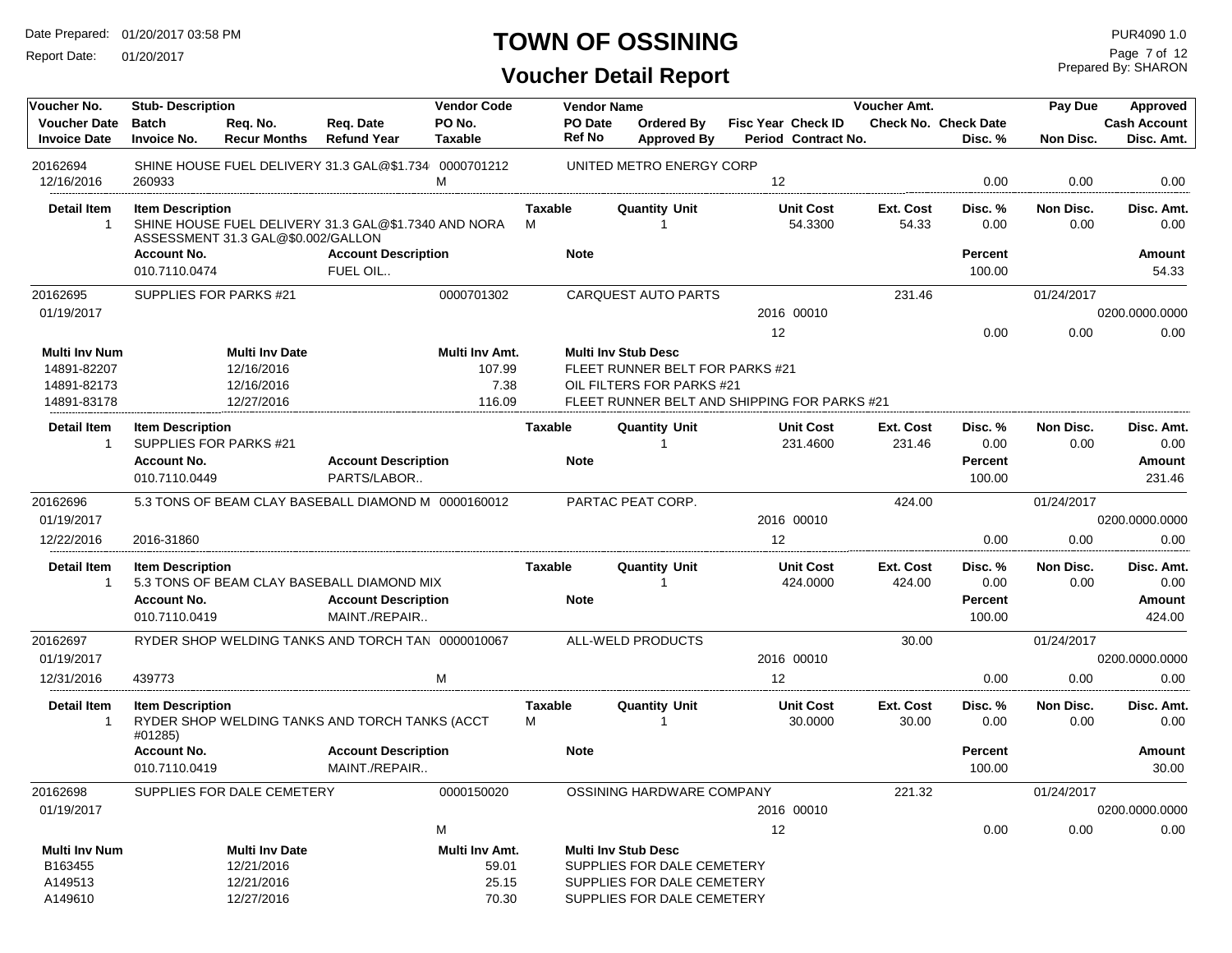Report Date: 01/20/2017

#### **TOWN OF OSSINING**

Prepared By: SHARON Page 8 of 12

| Voucher No.                                 | <b>Stub-Description</b>                                                                                 |                                                                   |                                                                                        | <b>Vendor Code</b>                    |                     | <b>Vendor Name</b>       |                                                                                       |                                                  | Voucher Amt.           |                                        | Pay Due           | Approved                                                |
|---------------------------------------------|---------------------------------------------------------------------------------------------------------|-------------------------------------------------------------------|----------------------------------------------------------------------------------------|---------------------------------------|---------------------|--------------------------|---------------------------------------------------------------------------------------|--------------------------------------------------|------------------------|----------------------------------------|-------------------|---------------------------------------------------------|
| <b>Voucher Date</b><br><b>Invoice Date</b>  | <b>Batch</b><br><b>Invoice No.</b>                                                                      | Req. No.<br><b>Recur Months</b>                                   | Req. Date<br><b>Refund Year</b>                                                        | PO No.<br>Taxable                     |                     | PO Date<br><b>Ref No</b> | Ordered By<br><b>Approved By</b>                                                      | <b>Fisc Year Check ID</b><br>Period Contract No. |                        | <b>Check No. Check Date</b><br>Disc. % | Non Disc.         | <b>Cash Account</b><br>Disc. Amt.                       |
| 20162698<br><b>Multi Inv Num</b><br>A149425 |                                                                                                         | SUPPLIES FOR DALE CEMETERY<br><b>Multi Inv Date</b><br>12/19/2016 |                                                                                        | 0000150020<br>Multi Inv Amt.<br>66.86 |                     |                          | OSSINING HARDWARE COMPANY<br><b>Multi Inv Stub Desc</b><br>SUPPLIES FOR DALE CEMETERY |                                                  |                        |                                        |                   |                                                         |
| <b>Detail Item</b><br>$\mathbf{1}$          | <b>Item Description</b>                                                                                 | SUPPLIES FOR DALE CEMETERY                                        |                                                                                        |                                       | Taxable<br>М        |                          | <b>Quantity Unit</b><br>-1                                                            | <b>Unit Cost</b><br>221.3200                     | Ext. Cost<br>221.32    | Disc. %<br>0.00                        | Non Disc.<br>0.00 | Disc. Amt.<br>0.00                                      |
|                                             | <b>Account No.</b><br>032.8810.0419                                                                     |                                                                   | <b>Account Description</b><br>MAINT./REPAIR                                            |                                       |                     | <b>Note</b>              |                                                                                       |                                                  |                        | Percent<br>100.00                      |                   | Amount<br>221.32                                        |
| 20162699<br>01/20/2017                      |                                                                                                         |                                                                   | SENIOR COPY MACHINE SUPPLY CHARGE AND ( 0000701334                                     |                                       |                     |                          | CONNECTICUT BUSINESS SYSTEMS, LLC                                                     | 2016 00010                                       | 393.73                 |                                        | 01/24/2017        | 0200.0000.0000                                          |
| 07/27/2016                                  | 149323                                                                                                  |                                                                   |                                                                                        | M                                     |                     |                          |                                                                                       | 12                                               |                        | 0.00                                   | 0.00              | 0.00                                                    |
| <b>Detail Item</b><br>$\overline{1}$        | <b>Item Description</b><br><b>OVERAGE</b>                                                               |                                                                   | SENIOR COPY MACHINE SUPPLY CHARGE AND COPY                                             |                                       | <b>Taxable</b><br>м |                          | <b>Quantity Unit</b><br>-1                                                            | <b>Unit Cost</b><br>393.7300                     | Ext. Cost<br>393.73    | Disc. %<br>0.00                        | Non Disc.<br>0.00 | Disc. Amt.<br>0.00                                      |
|                                             | <b>Account No.</b><br>010.6772.0402                                                                     |                                                                   | <b>Account Description</b><br>PRINTING                                                 |                                       |                     | <b>Note</b>              |                                                                                       |                                                  |                        | <b>Percent</b><br>100.00               |                   | Amount<br>393.73                                        |
| 20162700<br>01/20/2017                      |                                                                                                         | RE-VALUATION- INSTALLMENT TWENTY FIVE                             |                                                                                        | 0000701279                            |                     |                          | TYLER TECHNOLOGIES, INC.                                                              | 2016 00010                                       | 19,404.00              |                                        | 01/24/2017        | 0200.0000.0000                                          |
| 04/06/2016                                  | 060-5041                                                                                                |                                                                   |                                                                                        |                                       |                     |                          |                                                                                       | 12                                               |                        | 0.00                                   | 0.00              | 0.00                                                    |
| <b>Detail Item</b><br>-1                    | <b>Item Description</b>                                                                                 | RE-VALUATION- INSTALLMENT TWENTY FIVE                             |                                                                                        |                                       | Taxable             |                          | <b>Quantity Unit</b><br>1                                                             | <b>Unit Cost</b><br>19,404.0000                  | Ext. Cost<br>19,404.00 | Disc. %<br>0.00                        | Non Disc.<br>0.00 | Disc. Amt.<br>0.00                                      |
|                                             | <b>Account No.</b><br>037.1355.2187                                                                     |                                                                   | <b>Account Description</b>                                                             | TOWN-WIDE REVALUATION PROJECT         |                     | <b>Note</b>              |                                                                                       |                                                  |                        | Percent<br>100.00                      |                   | Amount<br>19,404.00                                     |
| 20162701<br>01/20/2017                      |                                                                                                         | REVALUATION- INSTALLMENT TWENTY SIX                               |                                                                                        | 0000701279                            |                     |                          | TYLER TECHNOLOGIES, INC.                                                              | 2016 00010                                       | 43,273.00              |                                        | 01/24/2017        | 0200.0000.0000                                          |
| 05/04/2016                                  | 060-5144                                                                                                |                                                                   |                                                                                        |                                       |                     |                          |                                                                                       | 12                                               |                        | 0.00                                   | 0.00              | 0.00                                                    |
| <b>Detail Item</b><br>$\overline{1}$        | <b>Item Description</b>                                                                                 | REVALUATION- INSTALLMENT TWENTY SIX                               |                                                                                        |                                       | Taxable             |                          | <b>Quantity Unit</b><br>-1                                                            | <b>Unit Cost</b><br>43,273.0000                  | Ext. Cost<br>43,273.00 | Disc. %<br>0.00                        | Non Disc.<br>0.00 | Disc. Amt.<br>0.00                                      |
|                                             | <b>Account No.</b><br>037.1355.2187                                                                     |                                                                   | <b>Account Description</b><br>TOWN-WIDE REVALUATION PROJECT                            |                                       |                     | <b>Note</b>              |                                                                                       |                                                  |                        | Percent<br>100.00                      |                   | Amount<br>43,273.00                                     |
| 20162702<br>01/20/2017                      |                                                                                                         | GAS & DIESEL USAGE, DECEMBER 2016                                 |                                                                                        | 0000150028                            |                     |                          | VILLAGE OF OSSINING                                                                   | 2016 00010                                       | 3,510.26               |                                        | 01/24/2017        | 0200.0000.0000                                          |
| 12/31/2016                                  | 2016200014514                                                                                           |                                                                   |                                                                                        |                                       |                     |                          |                                                                                       | 12                                               |                        | 0.00                                   | 0.00              | 0.00                                                    |
| Detail Item<br>$\mathbf{1}$                 | <b>Item Description</b>                                                                                 | GAS & DIESEL USAGE, DECEMBER 2016                                 |                                                                                        |                                       | Taxable             |                          | <b>Quantity Unit</b><br>$\overline{1}$                                                | <b>Unit Cost</b><br>3,510.2600                   | Ext. Cost<br>3,510.26  | Disc. %<br>0.00                        | Non Disc.<br>0.00 | Disc. Amt.<br>0.00                                      |
|                                             | <b>Account No.</b><br>032.8810.0411<br>010.6772.0411<br>020.3620.0411<br>010.7110.0411<br>031.5110.0411 |                                                                   | <b>Account Description</b><br>GASOLINE<br>GASOLINE<br>GASOLINE<br>GASOLINE<br>GASOLINE |                                       |                     | <b>Note</b>              |                                                                                       |                                                  |                        | Percent                                |                   | Amount<br>155.36<br>387.00<br>53.95<br>268.03<br>543.93 |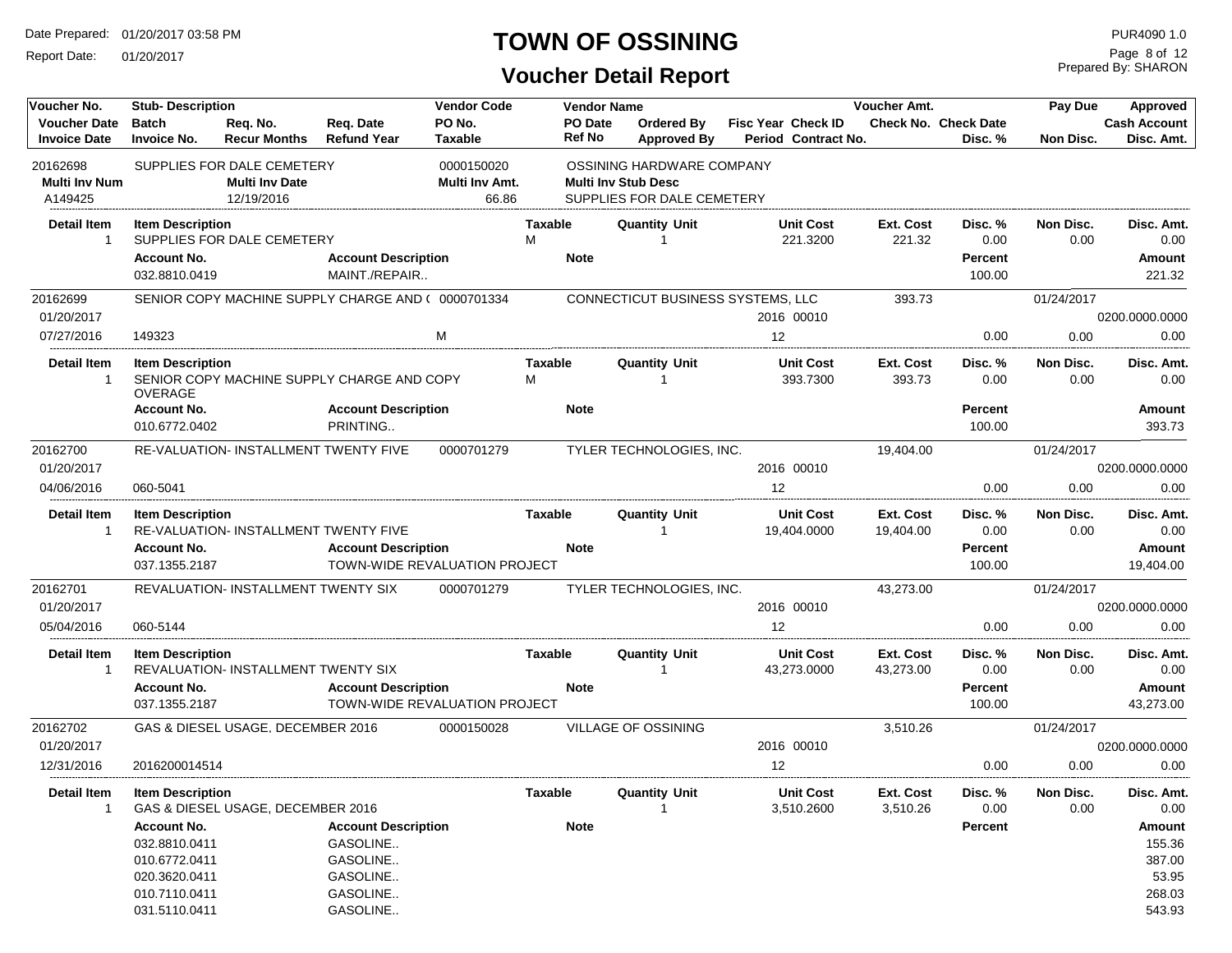Report Date: 01/20/2017

## **TOWN OF OSSINING** PURA090 1.0

Prepared By: SHARON Page 9 of 12

| Voucher No.                                | <b>Stub-Description</b>             |                                   |                                                    | <b>Vendor Code</b>       |                | <b>Vendor Name</b>             |                                                                                                                                                          |    |                                                  | Voucher Amt.        |                                        | Pay Due           | Approved                          |
|--------------------------------------------|-------------------------------------|-----------------------------------|----------------------------------------------------|--------------------------|----------------|--------------------------------|----------------------------------------------------------------------------------------------------------------------------------------------------------|----|--------------------------------------------------|---------------------|----------------------------------------|-------------------|-----------------------------------|
| <b>Voucher Date</b><br><b>Invoice Date</b> | <b>Batch</b><br><b>Invoice No.</b>  | Reg. No.<br><b>Recur Months</b>   | Reg. Date<br><b>Refund Year</b>                    | PO No.<br><b>Taxable</b> |                | PO Date<br><b>Ref No</b>       | <b>Ordered By</b><br><b>Approved By</b>                                                                                                                  |    | <b>Fisc Year Check ID</b><br>Period Contract No. |                     | <b>Check No. Check Date</b><br>Disc. % | Non Disc.         | <b>Cash Account</b><br>Disc. Amt. |
| 20162702                                   |                                     | GAS & DIESEL USAGE, DECEMBER 2016 |                                                    | 0000150028               |                |                                | <b>VILLAGE OF OSSINING</b>                                                                                                                               |    |                                                  |                     |                                        |                   |                                   |
|                                            | <b>Account No.</b><br>031.5110.0412 |                                   | <b>Account Description</b><br>DIESEL FUEL          |                          |                | <b>Note</b>                    |                                                                                                                                                          |    |                                                  |                     | <b>Percent</b>                         |                   | Amount<br>2,101.99                |
| 20162703                                   |                                     | PROPANE DELIVERY TO PARKS         |                                                    | 0000700572               |                | PARACO GAS                     |                                                                                                                                                          |    |                                                  | 535.99              |                                        | 01/24/2017        |                                   |
| 01/20/2017                                 |                                     |                                   |                                                    |                          |                |                                |                                                                                                                                                          |    | 2016 00010                                       |                     |                                        |                   | 0200.0000.0000                    |
|                                            |                                     |                                   |                                                    |                          |                |                                |                                                                                                                                                          | 12 |                                                  |                     | 0.00                                   | 0.00              | 0.00                              |
| <b>Multi Inv Num</b>                       |                                     | <b>Multi Inv Date</b>             |                                                    | Multi Inv Amt.           |                |                                | <b>Multi Inv Stub Desc</b>                                                                                                                               |    |                                                  |                     |                                        |                   |                                   |
| 230871<br>227961                           |                                     | 12/03/2016<br>12/01/2016          |                                                    | 291.92<br>244.07         |                |                                | PROPANE DELIVERY TO 43 MORNINGSIDE DRIVE - 240.4 GALLONS @ \$1.2143/GALLON<br>PROPANE DELIVERY TO 42 MORNINGSIDE DRIVE - 194.4 GALLONS @ \$1.2555/GALLON |    |                                                  |                     |                                        |                   |                                   |
|                                            |                                     |                                   |                                                    |                          |                |                                |                                                                                                                                                          |    |                                                  |                     |                                        |                   |                                   |
| <b>Detail Item</b><br>$\mathbf{1}$         | <b>Item Description</b>             | PROPANE DELIVERY TO PARKS         |                                                    |                          | <b>Taxable</b> |                                | <b>Quantity Unit</b><br>$\overline{1}$                                                                                                                   |    | <b>Unit Cost</b><br>535.9900                     | Ext. Cost<br>535.99 | Disc. %<br>0.00                        | Non Disc.<br>0.00 | Disc. Amt.<br>0.00                |
|                                            | <b>Account No.</b>                  |                                   | <b>Account Description</b>                         |                          |                | <b>Note</b>                    |                                                                                                                                                          |    |                                                  |                     | <b>Percent</b>                         |                   | <b>Amount</b>                     |
|                                            | 010.7110.0474                       |                                   | FUEL OIL                                           |                          |                |                                |                                                                                                                                                          |    |                                                  |                     | 100.00                                 |                   | 535.99                            |
| 20162704                                   |                                     |                                   | LAW BOOK UPDATE (REAL PROPERTY TAX LAW) 0000700761 |                          |                |                                | THOMSON REUTERS-WEST                                                                                                                                     |    |                                                  | 315.00              |                                        | 01/24/2017        |                                   |
| 01/20/2017                                 |                                     |                                   |                                                    |                          |                |                                |                                                                                                                                                          |    | 2016 00010                                       |                     |                                        |                   | 0200.0000.0000                    |
| 01/04/2017                                 | 835433141                           |                                   |                                                    | M                        |                |                                |                                                                                                                                                          | 12 |                                                  |                     | 0.00                                   | 0.00              | 0.00                              |
| <b>Detail Item</b>                         | <b>Item Description</b>             |                                   |                                                    |                          | <b>Taxable</b> |                                | <b>Quantity Unit</b>                                                                                                                                     |    | <b>Unit Cost</b>                                 | Ext. Cost           | Disc. %                                | Non Disc.         | Disc. Amt.                        |
| $\mathbf{1}$                               |                                     |                                   | LAW BOOK UPDATE (REAL PROPERTY TAX LAW)            |                          | M              |                                | $\overline{1}$                                                                                                                                           |    | 315.0000                                         | 315.00              | 0.00                                   | 0.00              | 0.00                              |
|                                            | <b>Account No.</b>                  |                                   | <b>Account Description</b>                         |                          |                | <b>Note</b>                    |                                                                                                                                                          |    |                                                  |                     | <b>Percent</b>                         |                   | Amount                            |
|                                            | 010.1330.0401                       |                                   | SUPPLIES                                           |                          |                |                                |                                                                                                                                                          |    |                                                  |                     | 100.00                                 |                   | 315.00                            |
| 20162705                                   | <b>CONSULTING SERVICES</b>          |                                   |                                                    | 0000701114               |                |                                | CIARCIA ENGINEERING, PC                                                                                                                                  |    |                                                  | 2,292.95            |                                        | 01/24/2017        |                                   |
| 01/20/2017                                 |                                     |                                   |                                                    |                          |                |                                |                                                                                                                                                          |    | 2016 00010                                       |                     |                                        |                   | 0200.0000.0000                    |
|                                            |                                     |                                   |                                                    | M                        |                |                                |                                                                                                                                                          | 12 |                                                  |                     | 0.00                                   | 0.00              | 0.00                              |
| <b>Multi Inv Num</b>                       |                                     | <b>Multi Inv Date</b>             |                                                    | Multi Inv Amt.           |                |                                | <b>Multi Inv Stub Desc</b>                                                                                                                               |    |                                                  |                     |                                        |                   |                                   |
| 737<br>735                                 |                                     | 01/04/2017<br>01/04/2017          |                                                    | 1,130.45<br>262.50       |                |                                | THE WOODS II PUMP STATION<br><b>GELARDI WATERMAIN</b>                                                                                                    |    |                                                  |                     |                                        |                   |                                   |
| 736                                        |                                     | 01/04/2017                        |                                                    | 900.00                   |                |                                | MISCELLANEOUS ENGINEERING                                                                                                                                |    |                                                  |                     |                                        |                   |                                   |
| <b>Detail Item</b>                         | <b>Item Description</b>             |                                   |                                                    |                          | <b>Taxable</b> |                                | <b>Quantity Unit</b>                                                                                                                                     |    | <b>Unit Cost</b>                                 | Ext. Cost           | Disc. %                                | Non Disc.         | Disc. Amt.                        |
| $\mathbf{1}$                               | <b>CONSULTING SERVICES</b>          |                                   |                                                    |                          | M              |                                | $\Omega$                                                                                                                                                 |    | 0.0000                                           | 2,292.95            | 0.00                                   | 0.00              | 0.00                              |
|                                            | <b>Account No.</b>                  |                                   | <b>Account Description</b>                         |                          |                | <b>Note</b>                    |                                                                                                                                                          |    |                                                  |                     | <b>Percent</b>                         |                   | Amount                            |
|                                            | 033.0033.0065.3038                  |                                   | PLANNING BOARD/ENGINEERING                         |                          |                |                                |                                                                                                                                                          |    |                                                  |                     |                                        |                   | 1,130.45                          |
|                                            |                                     |                                   | FEES ESCROW.CROTON DAM RD<br>SUBDIVISION - DIPIANO |                          |                |                                |                                                                                                                                                          |    |                                                  |                     |                                        |                   |                                   |
|                                            | 020.8020.0413                       |                                   | CONSULTANT                                         |                          |                |                                |                                                                                                                                                          |    |                                                  |                     |                                        |                   | 1,162.50                          |
| 20162706                                   | CONSULTING SERVICES                 |                                   |                                                    | 0000060020               |                |                                | FREDERICK P. CLARK ASSOCIATES                                                                                                                            |    |                                                  | 1,732.00            |                                        | 01/24/2017        |                                   |
| 01/20/2017                                 |                                     |                                   |                                                    |                          |                |                                |                                                                                                                                                          |    | 2016 00010                                       |                     |                                        |                   | 0200.0000.0000                    |
|                                            |                                     |                                   |                                                    | M                        |                |                                |                                                                                                                                                          | 12 |                                                  |                     | 0.00                                   | 0.00              | 0.00                              |
| <b>Multi Inv Num</b>                       |                                     | <b>Multi Inv Date</b>             |                                                    | <b>Multi Inv Amt.</b>    |                |                                | <b>Multi Inv Stub Desc</b>                                                                                                                               |    |                                                  |                     |                                        |                   |                                   |
| 004770<br>004772                           |                                     | 12/12/2016<br>12/12/2016          |                                                    | 645.00<br>1,087.00       |                | <b>ARTIS</b><br><b>BETHANY</b> |                                                                                                                                                          |    |                                                  |                     |                                        |                   |                                   |
|                                            |                                     |                                   |                                                    |                          |                |                                |                                                                                                                                                          |    |                                                  |                     |                                        |                   |                                   |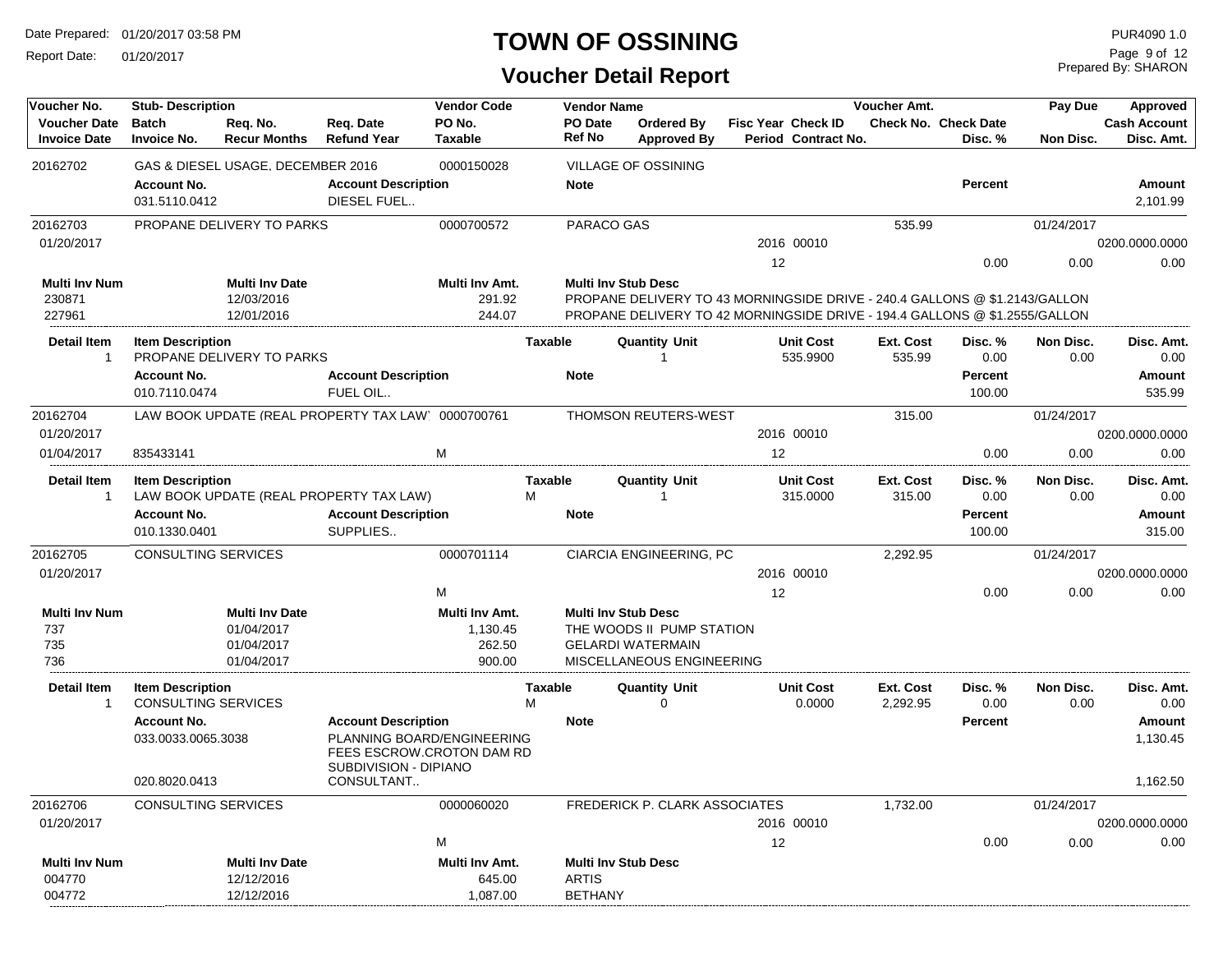Report Date: 01/20/2017

### **TOWN OF OSSINING**

## **Voucher Detail Report**

Prepared By: SHARON Page 10 of 12

| Voucher No.                                | <b>Stub-Description</b>                                                                                                 |                                     |                                                                                                                                                                                                              | <b>Vendor Code</b>       |                     | <b>Vendor Name</b>       |                                                      |                                           | Voucher Amt.          |                                        | Pay Due           | Approved                                           |
|--------------------------------------------|-------------------------------------------------------------------------------------------------------------------------|-------------------------------------|--------------------------------------------------------------------------------------------------------------------------------------------------------------------------------------------------------------|--------------------------|---------------------|--------------------------|------------------------------------------------------|-------------------------------------------|-----------------------|----------------------------------------|-------------------|----------------------------------------------------|
| <b>Voucher Date</b><br><b>Invoice Date</b> | <b>Batch</b><br><b>Invoice No.</b>                                                                                      | Req. No.<br><b>Recur Months</b>     | Req. Date<br><b>Refund Year</b>                                                                                                                                                                              | PO No.<br><b>Taxable</b> |                     | PO Date<br><b>Ref No</b> | <b>Ordered By</b><br><b>Approved By</b>              | Fisc Year Check ID<br>Period Contract No. |                       | <b>Check No. Check Date</b><br>Disc. % | Non Disc.         | <b>Cash Account</b><br>Disc. Amt.                  |
| 20162706                                   | <b>CONSULTING SERVICES</b>                                                                                              |                                     |                                                                                                                                                                                                              | 0000060020               |                     |                          | <b>FREDERICK P. CLARK ASSOCIATES</b>                 |                                           |                       |                                        |                   |                                                    |
| <b>Detail Item</b><br>1                    | <b>Item Description</b><br><b>CONSULTING SERVICES</b><br><b>Account No.</b><br>033.0033.0065.3032<br>033.0033.0065.3032 |                                     | <b>Account Description</b><br>PLANNING BOARD/ENGINEERING<br>FEES ESCROW.ARTIS SENIOR<br>LIVING/553 NORTH STATE ROAD<br>PLANNING BOARD/ENGINEERING<br>FEES ESCROW.ARTIS SENIOR<br>LIVING/553 NORTH STATE ROAD |                          | <b>Taxable</b><br>M | <b>Note</b>              | <b>Quantity Unit</b><br>0                            | <b>Unit Cost</b><br>0.0000                | Ext. Cost<br>1,732.00 | Disc. %<br>0.00<br>Percent             | Non Disc.<br>0.00 | Disc. Amt.<br>0.00<br>Amount<br>645.00<br>1.087.00 |
| 20162707                                   |                                                                                                                         | ENVIRONMENTAL REVIEW - ARTIS        |                                                                                                                                                                                                              | 0000701452               |                     |                          | STEPHEN W. COLEMAN ENVIRONMENTAL<br>CONSULTING, LLC. |                                           | 4,305.00              |                                        | 01/24/2017        |                                                    |
| 01/20/2017                                 |                                                                                                                         |                                     |                                                                                                                                                                                                              |                          |                     |                          |                                                      | 2016 00010                                |                       |                                        |                   | 0200.0000.0000                                     |
| 12/28/2016                                 | ARTIS, 533 NSR                                                                                                          |                                     |                                                                                                                                                                                                              | M                        |                     |                          |                                                      | 12                                        |                       | 0.00                                   | 0.00              | 0.00                                               |
| <b>Detail Item</b>                         | <b>Item Description</b><br><b>Account No.</b><br>033.0033.0065.3032                                                     | <b>ENVIRONMENTAL REVIEW - ARTIS</b> | <b>Account Description</b><br>PLANNING BOARD/ENGINEERING<br>FEES ESCROW.ARTIS SENIOR<br>LIVING/553 NORTH STATE ROAD                                                                                          |                          | <b>Taxable</b><br>м | <b>Note</b>              | <b>Quantity Unit</b><br>0                            | <b>Unit Cost</b><br>0.0000                | Ext. Cost<br>4,305.00 | Disc. %<br>0.00<br>Percent<br>100.00   | Non Disc.<br>0.00 | Disc. Amt.<br>0.00<br><b>Amount</b><br>4,305.00    |
| 20162708                                   |                                                                                                                         |                                     | REPAIR LEAK AT BRIARCLIFF LITTLE LEAGUE FII 0000701532                                                                                                                                                       |                          |                     |                          | CLEAN CUT LAWNS LLC                                  |                                           | 1,000.00              |                                        | 01/24/2017        |                                                    |
| 01/20/2017                                 |                                                                                                                         |                                     |                                                                                                                                                                                                              |                          |                     |                          |                                                      | 2016 00010                                |                       |                                        |                   | 0200.0000.0000                                     |
| 06/30/2016                                 | 20320                                                                                                                   |                                     |                                                                                                                                                                                                              | M                        |                     |                          |                                                      | 12                                        |                       | 0.00                                   | 0.00              | 0.00                                               |
| <b>Detail Item</b><br>-1                   | <b>Item Description</b><br><b>Account No.</b><br>010.7110.0419                                                          |                                     | REPAIR LEAK AT BRIARCLIFF LITTLE LEAGUE FIELD<br><b>Account Description</b><br>MAINT./REPAIR                                                                                                                 |                          | <b>Taxable</b><br>м | <b>Note</b>              | <b>Quantity Unit</b><br>-1                           | <b>Unit Cost</b><br>1,000.0000            | Ext. Cost<br>1,000.00 | Disc.%<br>0.00<br>Percent<br>100.00    | Non Disc.<br>0.00 | Disc. Amt.<br>0.00<br><b>Amount</b><br>1,000.00    |
| 20162709                                   |                                                                                                                         |                                     | CONSULTING SERVICES - PARTH KNOLLS - NOVI 0000060020                                                                                                                                                         |                          |                     |                          | FREDERICK P. CLARK ASSOCIATES                        |                                           | 2,300.50              |                                        | 01/24/2017        |                                                    |
| 01/20/2017                                 |                                                                                                                         |                                     |                                                                                                                                                                                                              |                          |                     |                          |                                                      | 2016 00010                                |                       |                                        |                   | 0200.0000.0000                                     |
| 12/12/2016                                 | 004771                                                                                                                  |                                     |                                                                                                                                                                                                              | м                        |                     |                          |                                                      | 12                                        |                       | 0.00                                   | 0.00              | 0.00                                               |
| <b>Detail Item</b>                         | <b>Item Description</b><br><b>Account No.</b><br>033.0033.0065.3037                                                     |                                     | CONSULTING SERVICES - PARTH KNOLLS - NOVEMBER 2016<br><b>Account Description</b><br>PLANNING BOARD/ENGINEERING<br>FEES ESCROW.PARTH KNOLLS - 87<br><b>HAWKES AVENUE</b>                                      |                          | <b>Taxable</b><br>M | <b>Note</b>              | <b>Quantity Unit</b><br>$\Omega$                     | <b>Unit Cost</b><br>0.0000                | Ext. Cost<br>2,300.50 | Disc. %<br>0.00<br>Percent<br>100.00   | Non Disc.<br>0.00 | Disc. Amt.<br>0.00<br>Amount<br>2,300.50           |
| 20162710                                   |                                                                                                                         | ENVIRONMENTAL REVIEW                |                                                                                                                                                                                                              | 0000701452               |                     |                          | CONSULTING, LLC.                                     | STEPHEN W. COLEMAN ENVIRONMENTAL          | 2,905.00              |                                        | 01/24/2017        |                                                    |
| 01/20/2017                                 |                                                                                                                         |                                     |                                                                                                                                                                                                              |                          |                     |                          |                                                      | 2016 00010                                |                       |                                        |                   | 0200.0000.0000                                     |
| 12/28/2016                                 | PARTH KNOLLS                                                                                                            |                                     |                                                                                                                                                                                                              | M                        |                     |                          |                                                      | 12                                        |                       | 0.00                                   | 0.00              | 0.00                                               |
| <b>Detail Item</b><br>$\mathbf 1$          | <b>Item Description</b>                                                                                                 | <b>ENVIRONMENTAL REVIEW</b>         |                                                                                                                                                                                                              |                          | <b>Taxable</b><br>M |                          | <b>Quantity Unit</b><br>0                            | <b>Unit Cost</b><br>0.0000                | Ext. Cost<br>2,905.00 | Disc. %<br>0.00                        | Non Disc.<br>0.00 | Disc. Amt.<br>0.00                                 |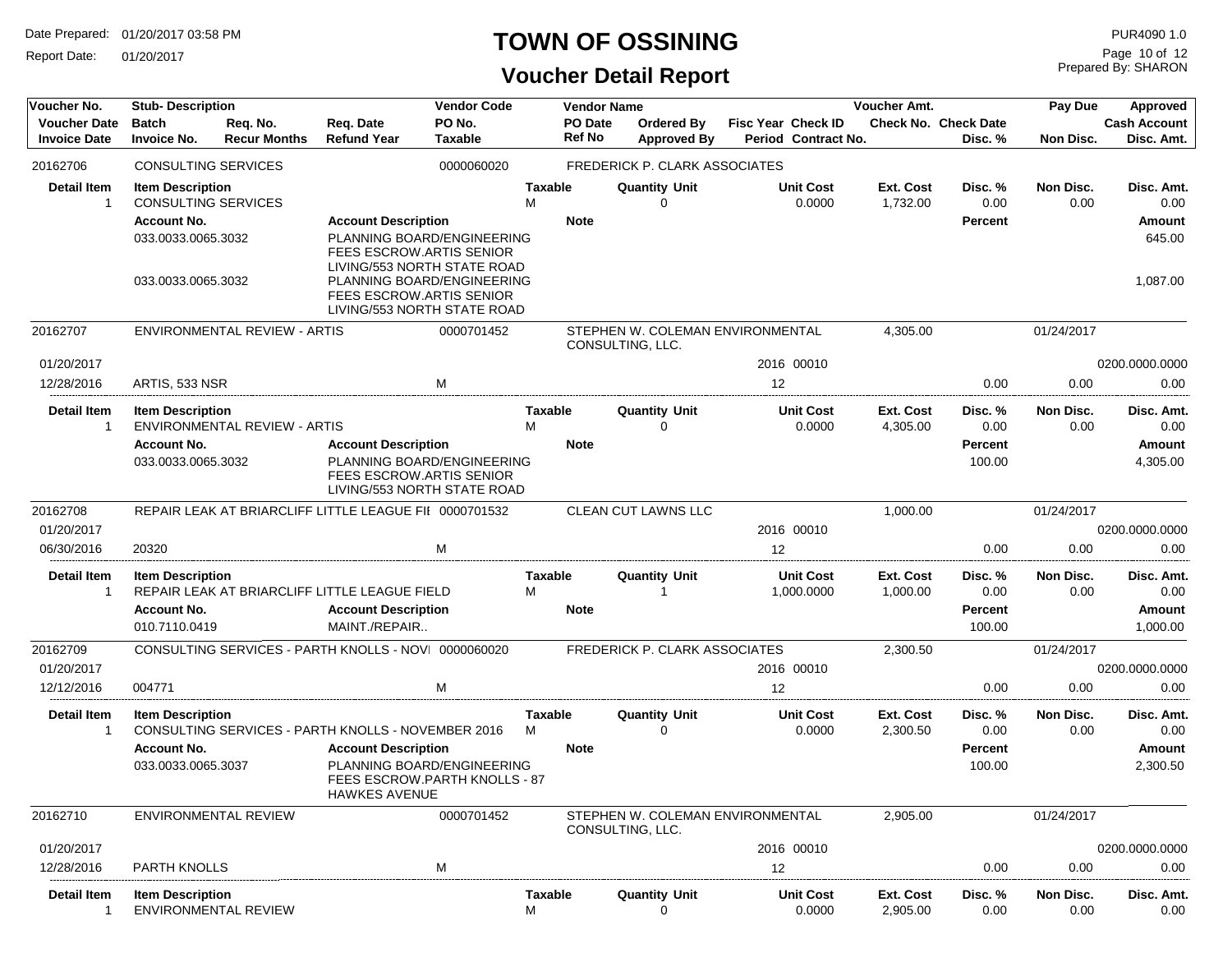Report Date: 01/20/2017

#### **TOWN OF OSSINING**

Prepared By: SHARON Page 11 of 12

| Voucher No.                                | <b>Stub-Description</b>         |                                 |                                 | <b>Vendor Code</b>                                          | <b>Vendor Name</b> |                                         |                                                         | <b>Voucher Amt.</b>              |                              | Pay Due   | Approved                   |
|--------------------------------------------|---------------------------------|---------------------------------|---------------------------------|-------------------------------------------------------------|--------------------|-----------------------------------------|---------------------------------------------------------|----------------------------------|------------------------------|-----------|----------------------------|
| <b>Voucher Date</b><br><b>Invoice Date</b> | Batch<br><b>Invoice No.</b>     | Reg. No.<br><b>Recur Months</b> | Rea. Date<br><b>Refund Year</b> | PO No.<br>Taxable                                           | PO Date<br>Ref No  | <b>Ordered By</b><br><b>Approved By</b> | <b>Fisc Year Check ID</b><br><b>Period Contract No.</b> | Check No.                        | <b>Check Date</b><br>Disc. % | Non Disc. | Cash Account<br>Disc. Amt. |
| 20162710                                   | ENVIRONMENTAL REVIEW            |                                 |                                 | 0000701452                                                  | CONSULTING, LLC.   | STEPHEN W. COLEMAN ENVIRONMENTAL        |                                                         |                                  |                              |           |                            |
|                                            | Account No.                     |                                 | <b>Account Description</b>      |                                                             | <b>Note</b>        |                                         |                                                         |                                  | <b>Percent</b>               |           | Amount                     |
|                                            | 033.0033.0065.3037              |                                 | <b>HAWKES AVENUE</b>            | PLANNING BOARD/ENGINEERING<br>FEES ESCROW.PARTH KNOLLS - 87 |                    |                                         |                                                         |                                  | 100.00                       |           | 2,905.00                   |
|                                            |                                 | 43                              |                                 |                                                             |                    |                                         |                                                         | <b>Total GL Detail Reported</b>  |                              |           | 123,274.96                 |
|                                            | <b>Total Vouchers reported:</b> |                                 |                                 |                                                             |                    |                                         |                                                         | <b>Total Amount All Vouchers</b> |                              |           | 123.274.96                 |

| <b>Fund</b> | <b>Cash Item</b>               |             |           |          |                      | $- - - - - - -$ Direct Pay - - - - - - - - - |           |              |
|-------------|--------------------------------|-------------|-----------|----------|----------------------|----------------------------------------------|-----------|--------------|
|             |                                |             | Regular   | Prepaid  | <b>Wire Transfer</b> | Outstanding                                  | Paid      | <b>Total</b> |
|             | 010 - TOWN GENERAL             |             |           |          |                      |                                              |           |              |
|             | 0200.0000.0000                 | <b>TOWN</b> | 21,011.03 | 0.00     | 2,702.21             | 0.00                                         | 0.00      | 23,713.24    |
|             | <b>Fund Total</b>              | 21,011.03   | 0.00      | 2,702.21 | 0.00                 | 0.00                                         | 23,713.24 |              |
|             | 020 - TOWN OUTSIDE             |             |           |          |                      |                                              |           |              |
|             | 0200.0000.0000                 | <b>TOWN</b> | 2,082.94  | 0.00     | 0.00                 | 0.00                                         | 0.00      | 2,082.94     |
|             | <b>Fund Total</b>              |             | 2,082.94  | 0.00     | 0.00                 | 0.00                                         | 0.00      | 2,082.94     |
|             | 031 - HIGHWAY                  |             |           |          |                      |                                              |           |              |
|             | 0200.0000.0000                 | <b>TOWN</b> | 4,475.05  | 0.00     | 912.51               | 0.00                                         | 0.00      | 5,387.56     |
|             | <b>Fund Total</b>              |             | 4,475.05  | 0.00     | 912.51               | 0.00                                         | 0.00      | 5,387.56     |
|             | 032 - DALE CEMETERY TRUST FUND |             |           |          |                      |                                              |           |              |
|             | 0200.0000.0000                 | <b>TOWN</b> | 376.68    | 0.00     | 189.29               | 0.00                                         | 0.00      | 565.97       |
|             | <b>Fund Total</b>              |             | 376.68    | 0.00     | 189.29               | 0.00                                         | 0.00      | 565.97       |
|             | 033 - TRUST & AGENCY           |             |           |          |                      |                                              |           |              |
|             | 0200.0000.0000                 | <b>TOWN</b> | 12,372.95 | 0.00     | 0.00                 | 0.00                                         | 0.00      | 12,372.95    |
|             | <b>Fund Total</b>              |             | 12,372.95 | 0.00     | 0.00                 | 0.00                                         | 0.00      | 12,372.95    |
|             | 037 - CAPITAL FUND             |             |           |          |                      |                                              |           |              |
|             | 0200.0000.0000                 | <b>TOWN</b> | 66,577.00 | 0.00     | 0.00                 | 0.00                                         | 0.00      | 66,577.00    |
|             | <b>Fund Total</b>              |             | 66,577.00 | 0.00     | 0.00                 | 0.00                                         | 0.00      | 66,577.00    |